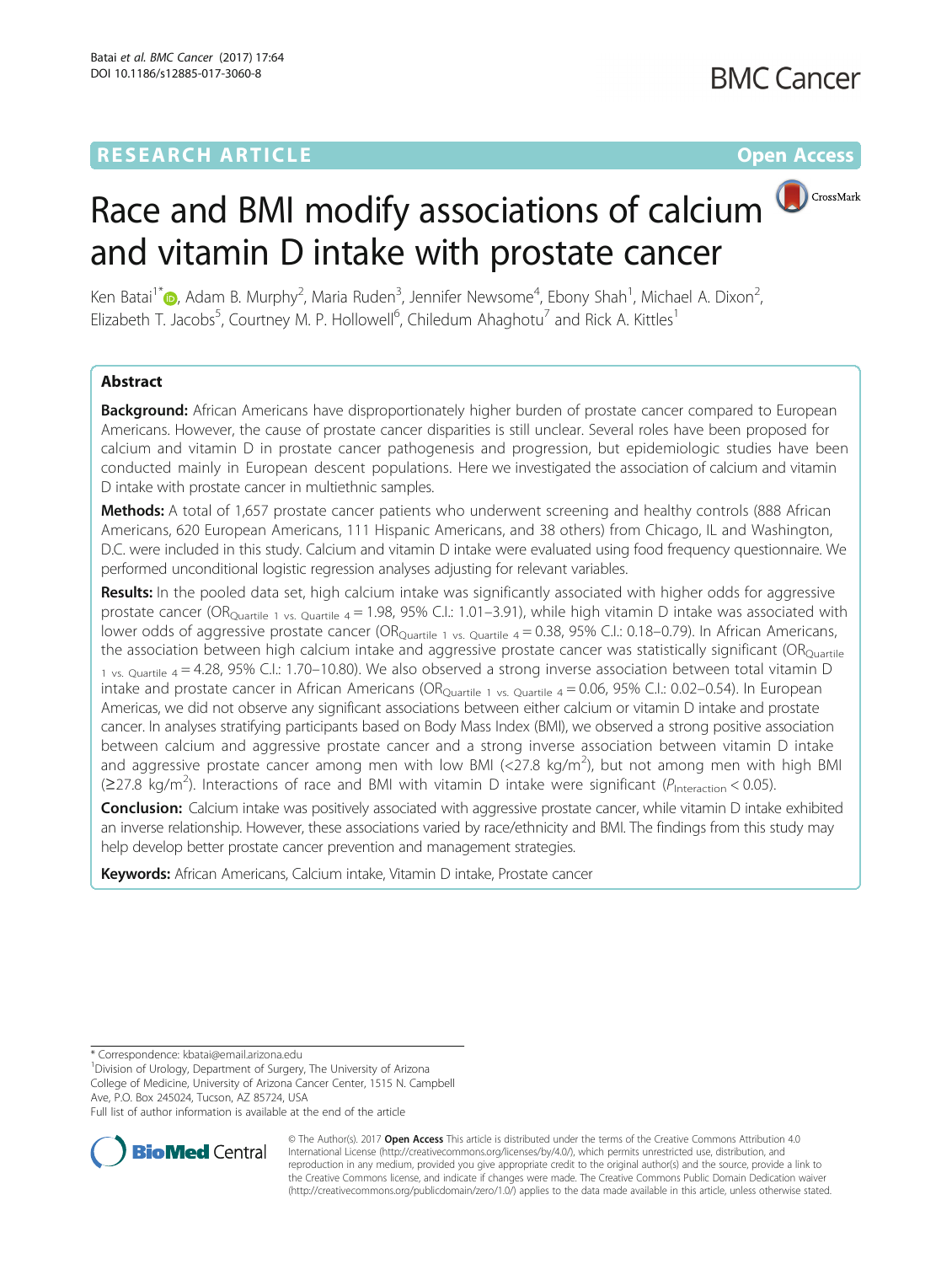## Background

Prostate cancer (PCa) is the most common cancer among men in the U.S., and African American (AA) men have higher incidence and mortality rates compared to European American (EA) men and other racial/ethnic groups [\[1](#page-11-0)]. Nutrition and physical activity are key factors for cancer prevention [\[2](#page-11-0)], and several mechanistic roles have been proposed for calcium and vitamin D in PCa pathogenesis and progression [\[3](#page-11-0), [4\]](#page-11-0). However, epidemiologic studies do not support findings from in vitro studies. Many epidemiologic studies have shown that dairy intake increases risk of overall PCa, aggressive PCa, and mortality [[3, 5](#page-11-0)–[9\]](#page-12-0), while other studies found no association [\[10](#page-12-0), [11\]](#page-12-0).

Dairy products have two key nutrients, calcium and vitamin D, that may interact in PCa pathogenesis and progression, or may independently affect PCa. Several epidemiologic studies have shown that high calcium intake increases risk of overall PCa, advanced PCa, and PCa mortality [[3](#page-11-0), [5](#page-11-0), [6](#page-11-0), [11](#page-12-0), [12](#page-12-0)]. In contrast, epidemiologic studies failed to link vitamin D intake with a reduced risk for PCa [[5, 7\]](#page-11-0). Most epidemiologic studies have been conducted mainly in European descent populations, and only a few have explored the association of calcium and vitamin D intake with PCa in AAs [\[7](#page-11-0), [13\]](#page-12-0). In one of these studies, Rowland et al. [[13\]](#page-12-0) found that high calcium intake in AA men increases PCa risk. Thus, it is necessary to further explore this relationship in this high risk population.

In the present study, we investigated whether calcium and vitamin D intake were associated with PCa diagnosis and aggressiveness in men from a multiethnic population from Chicago, IL and Washington, D.C., and if associations of calcium and vitamin D intake differed based on race/ethnicity and body mass index (BMI). For AAs living in high latitude environments, such as Chicago, where adequate ultraviolet radiation for cutaneous vitamin D synthesis is available only for a few months of year, vitamin D intake is a major source of vitamin D. We and others [[14](#page-12-0)–[17](#page-12-0)] have shown that vitamin D intake correlates strongly with serum vitamin D levels. We also evaluated whether the Institute of Medicine (IOM)-recommended dosage amount, Recommended Dietary Allowance (RDA), for calcium and vitamin D intake, were beneficial for PCa prevention. The IOM recommendations were developed for general populations, despite racial disparities in cutaneous vitamin D synthesis and vitamin D deficiency. Thus, we sought to determine if AAs who are at higher risk for PCa and vitamin D deficiency can benefit equally to EAs from following the recommendations.

## Methods

## Study participants

We recruited a total of 2,322 study participants for cross-sectional studies among controls and men who

underwent PCa biopsy (1,381 AAs, 715 EAs, and 226 from other racial/ethnic backgrounds). PCa patients and controls ages 40 to 79 years old were recruited from six public and academic hospitals in Chicago, IL (Cook County Health and Hospital System, Northwestern Memorial Hospital, Jesse Brown Veterans Affairs Medical Center, University of Illinois Hospital and Health Science System, and University of Chicago Hospital) between 2009 and 2014 [[18\]](#page-12-0) and Washington, D.C. (Howard University Hospital) between 2000 and 2004 [[19\]](#page-12-0). The patients underwent their first prostate biopsy due to an elevated or abnormal serum prostate specific antigen (PSA) level or an abnormal digital rectal examination. The patients were recruited before they underwent prostate biopsy. PCa diagnosis was histologically confirmed for all cases. Controls were patients who were recruited at urology clinics without history of PCa and healthy AA men who do not have history of PCa or other types of cancer were recruited at community health events. In our analysis, we excluded 665 study participants, due to missing dietary information  $(n = 395)$  and no prostate biopsy  $(n = 3)$  for individuals with elevated PSA and abnormal digital rectal exam results. Patients who had negative biopsy ( $n = 239$ ) or who had history of other types of cancer  $(n = 28)$  were also excluded. After removing these individuals, a total of 1,657 men (699 PCa patients and 958 controls) were available for analysis. The Institutional Review Board of the University of Illinois at Chicago approved the research protocol.

At the time of recruitment, clinical research coordinators obtained information on calcium and vitamin D intake, dietary supplement use, age, height, weight, family history of PCa, education, alcohol and tobacco use, and marital status. Men at high risk for aggressive PCa were determined using the National Comprehensive Cancer Network (NCCN) risk stratification scheme, which has been used for predicting biochemical failure [\[20](#page-12-0)]. Following the NCCN guidelines, patients who were classified as having high risk PCa had a Gleason Score ≥4 + 4, PSA level ≥20.0 ng/mL, or clinical stage ≥ T3a, N0, M0.

#### Dietary assessment

Self-reported calcium and vitamin D intake were evaluated using the Block calcium and vitamin D screener, a food frequency questionnaire (FFQ) developed from the National Health and Nutrition Examination Survey (NHANES) 1999–2001 dietary recall data. The Block screener has been validated for use in the AA population [[21\]](#page-12-0). The questionnaire includes 19 food items, 3 supplement questions, and items to adjust for food fortification practices. Participants were asked about the amount of consumption (serving size) and frequency of food consumption (never, 2–3 times per month, 1–2 times per week, 3–4 times per week, 5–6 times per week, or every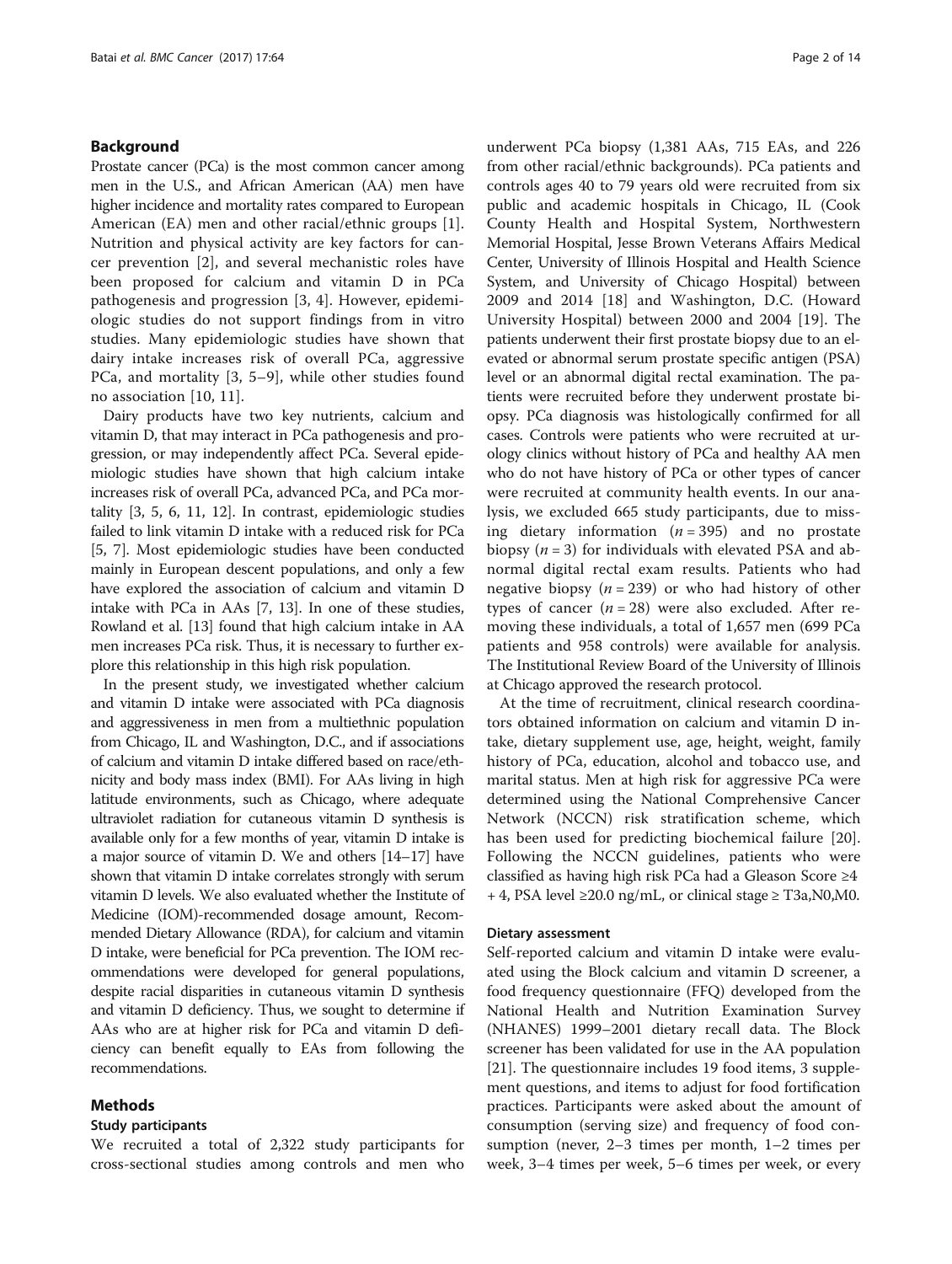day) in the past year. A research coordinator administered the FFQ at the time of recruitment. The completed FFQs were sent to NutritionQuest in Berkeley, CA where the proprietary software was used for analysis to calculate vitamin D and calcium intake. Dietary intake is from food items, while supplemental intake includes fortification and dietary supplement intake. Total intake combines dietary and supplemental intake. Vitamin D intake is reported in International Unit (IU, 1 IU =  $0.025 \mu$ g).

## Statistical analysis

A student's t-test or Mann-Whitney U test for continuous variables and  $\chi^2$  test for categorical variables were used to examine study participants' characteristics. We investigated the associations of dietary, supplemental, and total calcium and vitamin D intake with PCa diagnosis using unconditional logistic regression analyses. Quartiles based on dietary and total calcium and vitamin D intake were used as independent variables. Because it was not possible to make categories using medians, tertiles or quartiles for supplemental calcium and vitamin D intake due to skewed distributions of supplemental intake, different categorization schemes were used (supplemental calcium intake 0, 1–199, and  $\geq 200$  mg/day and supplemental vitamin D intake 0, 1–399, and ≥400 IU/ day) following Park et al. [[7\]](#page-11-0). The final adjusted logistic regression model included age at diagnosis for PCa cases or age of recruitment for controls, family history of PCa (yes or no/unknown), race/ethnicity (AA, EA, Hispanic Americans, and others), BMI [weight  $(kg)/height$   $(m)^2$ ], education (<high school/high school, associate/technical/ bachelor degree, or master/PhD/professional degree), smoking (no, current smoker, former smoker), alcohol use (no, yes but quit, or currently use alcohol), and marital status (married/living like married or single/divorced/ widowed). Age and BMI were modeled as continuous variables. In the models, we simultaneously adjusted for total calcium and total vitamin D intake as well as dietary and supplemental intake to evaluate if the associations with PCa were independent.

In stratified analyses of race and BMI, we used quartiles of calcium and vitamin D intake instead of tertiles to maximize the contrast between low and high intake groups, even though number of patients in each quartile was small. For analyses stratifying based on the participants' BMI, we used the median BMI as the cut-off (<27.8 vs. ≥27.8 kg/m<sup>2</sup>). We tested linear trends by assigning study participants the median value of each quartile and treating it as a continuous variable. For the analysis of the association between dietary and supplement intake and PCa diagnosis, we used the recommendations set by the IOM as cut-off points in our analysis. The IOM set Estimated Average Requirement (EAR) for adults age between 19 and 70 for calcium intake as 800 mg/day and for vitamin D intake as 400 IU/day [\[22](#page-12-0)]. The IOM Recommended Dietary Allowance (RDA) for calcium is 1,000 mg/day and for vitamin D is 600 IU/ day. We categorized total calcium intake (<800 mg/day, 800–1,000 mg/day, and  $\geq$ 1,000 mg/day) and total vitamin D intake (<400 IU/day, 400–600 IU/day, and ≥600 IU/ day) into three-level ordinal variables. We did not categorize dietary vitamin D and supplemental calcium intake in this way since few participants consumed the recommended amount. SPSS statistical software version 22.0 (IBM Corp., Armonk, NY) was used for analyses.

## Results

The PCa patients were older than controls (mean age of 63.8 and 58.9 in cases and controls respectively,  $P < 0.001$ ) (Table [1\)](#page-3-0). There were 888 AAs, 620 EAs, 111 Hispanic Americans, and 38 individuals from other racial/ethnic groups (Asian and Middle Eastern Americans). Overall, a small proportion of study participants consumed the RDA for calcium (26.3%) and vitamin D (19.1%), and median total calcium and vitamin D intake was considerably lower than the RDA. PCa patients had slightly higher total calcium intake, while controls had significantly higher supplemental vitamin D intake ( $P = 0.02$ ). The distribution of supplemental calcium and vitamin D intake was skewed. Many study participants did not have supplemental calcium and vitamin D intake. In fact, 59.2% of participants had less than 100 mg/day of supplemental calcium intake. A large proportion of study participants (87.2%) had less than 200 mg/day of supplemental calcium intake, while 55.2% of participants consumed less than 100 IU/day of vitamin D. We observed significantly positive correlations between dietary calcium and vitamin D intake and between total calcium and vitamin D intake  $(P < 0.001)$ , but there we many people who had low calcium intake while consuming a large amount of vitamin D.

AA and EA study participants had a similar total calcium intake, but they exhibited different dietary and supplemental calcium intake patterns (Additional file [1](#page-11-0): Table S1). Other behavioral and sociodemographic characteristics that could contribute to PCa risk were also different. AA men had significantly higher dietary vitamin D intake than EA men  $(P < 0.001)$ , but EA men tended to have higher supplemental and total vitamin D intake  $(P < 0.001)$  and were more likely to use dietary supplements (26.1% in EAs compared to14.9% in AAs,  $P < 0.001$ ). EA participants were also more likely to be married ( $P < 0.00$ ), have higher education ( $P < 0.001$ ), and use alcohol regularly ( $P < 0.001$ ). There were more current smokers among AA than EA participants  $(P < 0.001)$ . In addition, AA men were more likely to be in the high NCCN risk group than EA men (29.1% in AA patients vs. 14.5% in EA patients,  $P < 0.001$ ).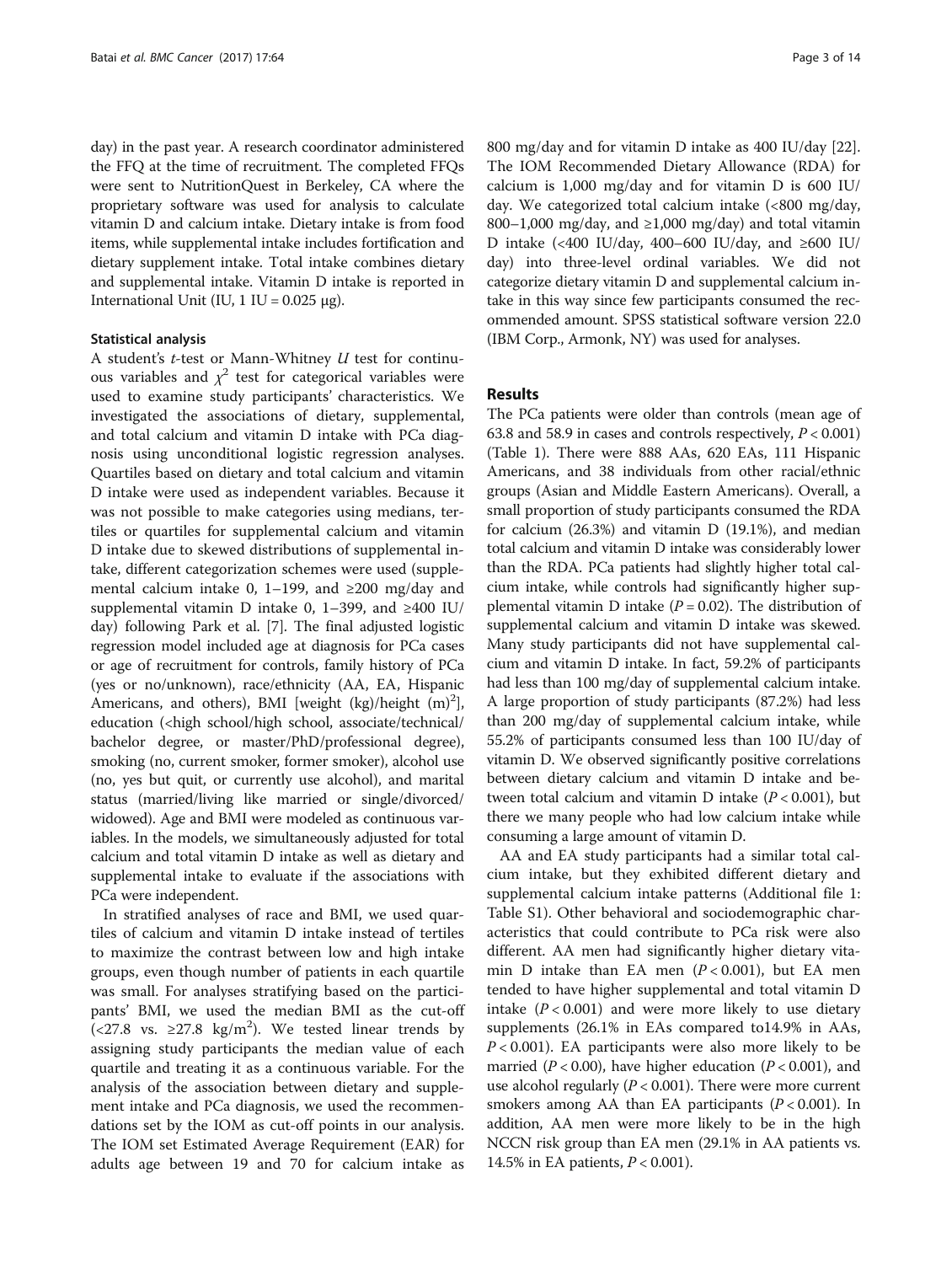## <span id="page-3-0"></span>Table 1 Study participants' characteristics

|                                                               | Cases ( $n = 699$ )   | Controls ( $n = 958$ ) | $\overline{P}$ |
|---------------------------------------------------------------|-----------------------|------------------------|----------------|
| Age, mean (SD <sup>1</sup> )                                  | 63.3(8.1)             | 58.9 (9.8)             | < 0.001        |
| Body Mass Index, mean (SD)                                    | 28.2(5.0)             | 29.2 (6.0)             | < 0.001        |
| Race/Ethnicity                                                |                       |                        | 0.25           |
| African Americans/African Descents                            | 391 (55.9)            | 497 (51.9)             |                |
| European Americans                                            | 242 (34.6)            | 378 (39.5)             |                |
| Hispanic Americans                                            | 50 (7.2)              | 61(6.4)                |                |
| Others                                                        | 16(2.3)               | 22(2.3)                |                |
| Dietary Calcium Intake (mg/day), median (IQR <sup>2</sup> )   | 506.7 (281.0-826.4)   | 502.0 (286.5-800.6)    | 0.79           |
| Supplemental Calcium Intake (mg/day), median (IQR)            | $0.0$ $(0.0 - 162.0)$ | 22.7 (0.0-162.0)       | 0.23           |
| Total Calcium Intake (mg/day), median (IQR)                   | 645.2 (370.0-1049.5)  | 600.1 (367.1-1019.0)   | 0.59           |
| Dietary Vitamin D Intake (IU/day) <sup>3</sup> , median (IQR) | 75.6 (32.1-152.7)     | 68.7 (28.5-147.9)      | 0.17           |
| Supplemental Vitamin D Intake (IU/day), median (IQR)          | $0.0$ $(0.0-400.0)$   | 26.8 (0.0-400.0)       | 0.02           |
| Total Vitamin D Intake (IU/day), median (IQR)                 | 237.2 (57.2-504.5)    | 245.8 (66.8-515.9)     | 0.25           |
| Dietary Supplement Use, n (%)                                 | 94 (16.8)             | 185 (21.7)             | 0.02           |
| Education, n (%)                                              |                       |                        | < 0.001        |
| < High School or High School                                  | 326 (51.3)            | 378 (41.0)             |                |
| Some College, 4 Years of College                              | 188 (29.6)            | 316 (34.3)             |                |
| Master, PhD, and Professional Degree                          | 122 (19.2)            | 227 (24.6)             |                |
| Income, n (%)                                                 |                       |                        | < 0.001        |
| $<$ \$30,000                                                  | 286 (42.2)            | 296 (31.8)             |                |
| \$30,000-60,000                                               | 159 (23.5)            | 239 (25.7)             |                |
| $\geq$ \$60,000                                               | 232 (34.3)            | 395 (42.5)             |                |
| Married or Living Like Married, n (%)                         | 390 (56.0)            | 550 (57.8)             | 0.45           |
| Smoking, n (%)                                                |                       |                        | 0.08           |
| Current Smoker                                                | 122 (17.6)            | 158 (16.7)             |                |
| Yes, but Quit                                                 | 267 (38.6)            | 321 (34.0)             |                |
| Alcohol Use, n (%)                                            |                       |                        | 0.02           |
| Yes, but Quit                                                 | 149 (21.3)            | 201 (21.2)             |                |
| Currently Drink                                               | 447 (64.0)            | 560 (58.9)             |                |
| Family History, n (%)                                         | 163 (23.3)            | 199 (12.5)             | < 0.001        |
| PSA, median (IQR)                                             | 6.5(7.7)              | 1.2(1.7)               | < 0.001        |
| Aggressive PCa                                                |                       |                        |                |
| Greater than High Risk PCa <sup>4</sup> , n (%)               | 157 (23.5)            |                        |                |
| Gleason Score $4 + 3$ or Greater, n (%)                       | 155 (24.3)            |                        |                |
| Gleason Score 4 + 4 or Greater, n (%)                         | 91 (14.3)             |                        |                |

<sup>1</sup>Standard Deviation (SD)

<sup>2</sup>Interquartile Range (IQR)

 $3$ Vitamin D International Unit (IU, 1 IU = 0.025 µg) Based on National Comprehensive Cancer Network (NCCN) risk stratification for biochemical failure

In the pooled analysis including all populations, calcium and vitamin D intake were not associated with overall PCa risk ( $P > 0.05$ ), but high total and dietary calcium intake were significantly associated with high NCCN risk group and high grade PCa (Table [2\)](#page-4-0). Compared to men in the lowest total calcium intake quartile, the men in the highest quartile were almost two times more likely to have high risk PCa (OR = 1.98, 95% C.I.: 1.01–3.91). The association of the highest quartile of total and dietary calcium intake with Gleason Score  ${\geq}4$  + 3 was not significant, but we observed statistically significant linear trends ( $P_{\text{Trend}}$  =0.03 for total calcium and  $P_{\text{Trend}}$  =0.02 for dietary calcium intake). Total vitamin D intake showed an inverse association for high risk PCa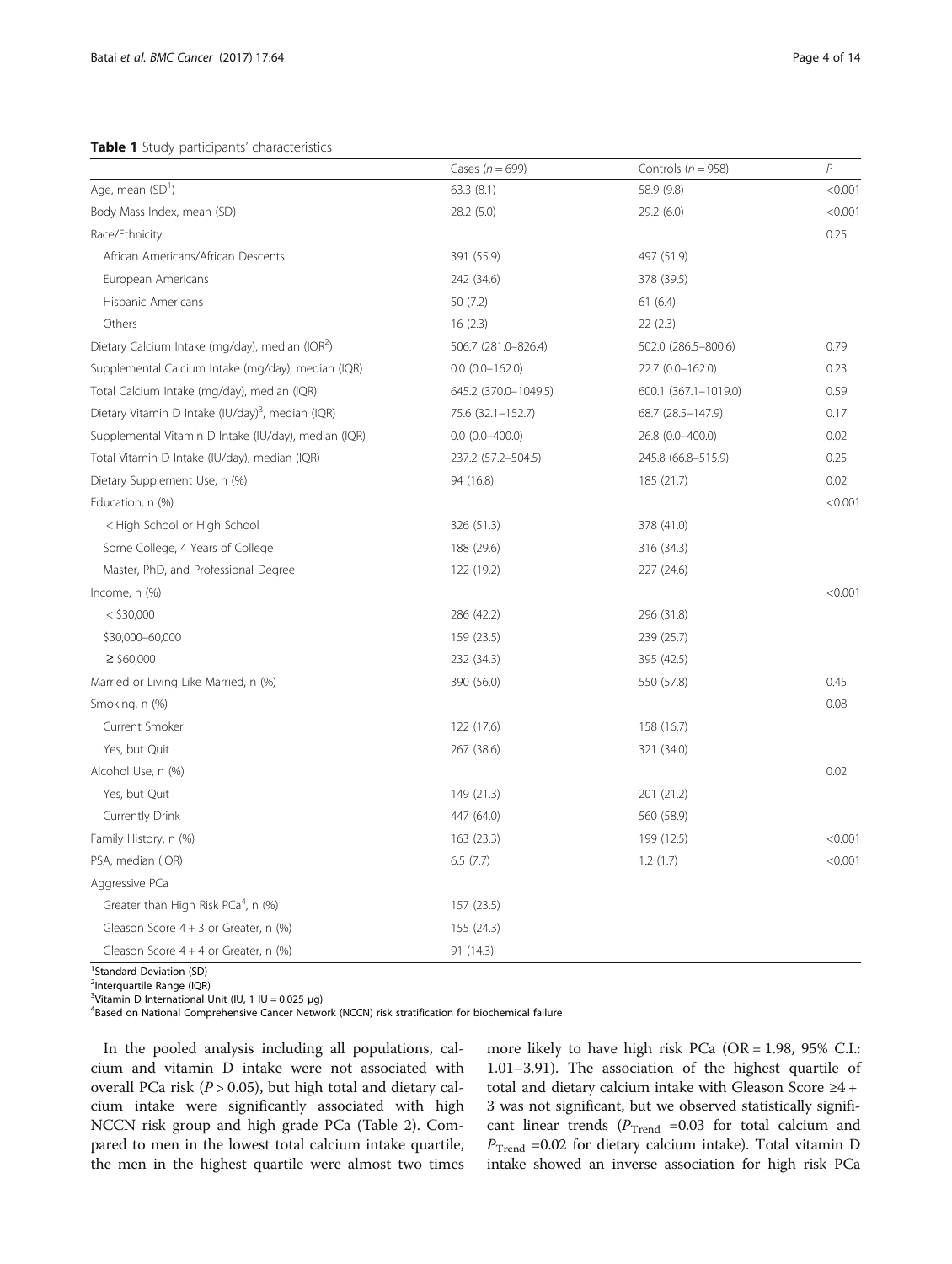<span id="page-4-0"></span>

| n (%)<br>Dietary Calcium, mg/day<br>Quartile 1 (<283.5) | Controls   |            | Contro<br>Cases vs.       |                         |              | NCCN High Risk vs. Controls |                     |                          | Gleason Score 24 + 3 vs. Controls |                         |
|---------------------------------------------------------|------------|------------|---------------------------|-------------------------|--------------|-----------------------------|---------------------|--------------------------|-----------------------------------|-------------------------|
|                                                         |            |            | Unadjusted                | Adjusted                |              | Unadjusted                  | Adjusted            |                          | Unadjusted                        | Adjusted                |
|                                                         |            | n (%)      | R (95% C.I.)<br>O         | OR (95% C.I.)           | n (%)        | OR (95% C.I.)               | OR (95% C.I.)       | $\circledS$<br>$\subset$ | OR (95% C.I.)                     | OR (95% C.I.)           |
|                                                         |            |            |                           |                         |              |                             |                     |                          |                                   |                         |
|                                                         | 236 (24.6) | 178 (25.5) | $\odot$                   | 00.1                    | 35 (22.3)    | 0.00                        | 1.00                | 30 (19.4)                | 1,00                              | 1,00                    |
| Quartile 2 (283.5-504.4)                                | 246 (25.7) | 168 (24.0) | $(61.1 - 69.0)$ 19        | $0.86(0.63 - 1.18)$     | 32 (20.4)    | $0.88(0.53 - 1.46)$         | 0.88 (0.48-1.61)    | 33 (21.3)                | $1.06(0.62 - 1.79)$               | 0.99 (0.55-1.79)        |
| Quartile 3 (504.5-813.1)                                | 247 (25.8) | 168 (24.0) | $0.90(0.68 - 1.19)$       | $0.93(0.67 - 1.30)$     | 35 (22.3)    | 0.96 (0.58-1.58)            | $1.37(0.73 - 2.57)$ | 38 (24.5)                | $1.21 (0.73 - 2.02)$              | $1.47(0.82 - 2.66)$     |
| Quartile 4 (>813.1)                                     | 229 (23.9) | 185 (26.5) | $1.07(0.81 - 1.41)$       | $(0.69 - 1.39)$<br>0.98 | (35.0)<br>55 | $1.62(1.02 - 2.57)$         | $1.43(0.76 - 2.71)$ | 54 (34.8)                | $1.86(1.15 - 3.00)$               | 1.80 (1.00-3.25)        |
| P for Trend                                             |            |            | 0.49                      | 0.92                    |              | 0.04                        | 0.07                |                          | 0.03                              | 0.02                    |
| Dietary Vitamin D, IU/day                               |            |            |                           |                         |              |                             |                     |                          |                                   |                         |
| Quartile 1 (<29.9)                                      | 249 (26.0) | 165 (23.6) | $\odot$                   | 00.1                    | 26 (16.6)    | 1.00                        | 1.00                | 29 (18.7)                | 1.00                              | 00.1                    |
| Quartile 2 (29.9-71.4)                                  | 244 (25.5) | 170 (24.3) | .05 (0.80-1.39)           | $0.98$ $(0.71 - 1.35)$  | 41 (26.1)    | 1.61 (0.96-2.71)            | $1.24(0.68 - 2.29)$ | 37 (23.9)                | $1.30(0.77 - 2.18)$               | 1.03 (0.58-1.84)        |
| Quartile 3 (71.5-148.3)                                 | 229 (23.9) | 186 (26.6) | $.23(0.93 - 1.62)$        | $1.15(0.81 - 1.63)$     | 48 (30.6)    | $2.01(1.21 - 3.34)$         | $-2.80$             | 46 (29.7)                | 1.73 (1.05-2.84)                  | $1.28(0.69 - 2.37)$     |
| Quartile 4 (>148.3)                                     | 236 (24.6) | 178 (25.5) | $.14(0.86 - 1.50)$        | $1.01 (0.67 - 1.50)$    | 42 (26.8)    | $1.70(1.01 - 2.86)$         | 0.86 (0.40-1.86)    | 43 (27.7)                | $1.56(0.95 - 2.59)$               | $(0.48 - 1.93)$<br>0.96 |
| P for Trend                                             |            |            | 0.35                      | 0.87                    |              | 0.13                        | 0.38                |                          | $\overline{0.11}$                 | 0.93                    |
| Supplemental Calcium, mg/day                            |            |            |                           |                         |              |                             |                     |                          |                                   |                         |
| $\circ$                                                 | 464 (48.4) | 384 (54.9) | $\odot$                   | 00.1                    | 94 (59.9)    | 1.00                        | 00.1                | 83 (53.5)                | 1.00                              | 00.1                    |
| $0 - 400$                                               | 103 (10.8) | 41 (5.9)   | $0.48$ $(0.33 - 0.71)$    | $0.66$ $(0.2 - 1.03)$   | 8(5.1)       | $0.38(0.18 - 0.81)$         | 0.67 (0.28-1.59)    | 11(7.1)                  | $0.60$ $(0.31 - 1.16)$            | $1.02(0.48 - 2.14)$     |
| 2400                                                    | 391 (40.8) | 274 (39.2) | 0.85 (0.69-1.04)          | $0.88(0.69 - 1.13)$     | 55 (35.0)    | 0.69 (0.49-0.99)            | 0.64 (0.40-1.01)    | 61 (39.4)                | $0.87(0.61 - 1.25)$               | $0.79(0.52 - 1.22)$     |
| P for Trend                                             |            |            | 0.20                      | 0.39                    |              | 0.07                        | 0.05                |                          | 0.54                              | 0.29                    |
| Total Calcium, mg/day                                   |            |            |                           |                         |              |                             |                     |                          |                                   |                         |
| Quartile 1 (<368.8)                                     | 240 (25.1) | 174 (24.9) | S.                        | 1.00                    | 34 (21.7)    | 1.00                        | 00.1                | 30 (19.4)                | 1.00                              | 1,00                    |
| Quartile 2 (368.8-616.0)                                | 249 (26.0) | 165 (23.6) | 0.91 (0.69-1.21)          | $0.94(0.67 - 1.31)$     | 34 (21.7)    | $0.96(0.58 - 1.60)$         | 1.10 (0.59-2.02)    | 34 (21.9)                | $1.09(0.65 - 1.84)$               | $1.12(0.62 - 2.05)$     |
| Quartile 3 (616.1-1033.3)                               | 234 (24.4) | 181 (25.9) | $07(0.81 - 1.41)$         | 1.19 (0.84-1.68)        | 38 (24.2)    | $1.15(0.70 - 1.88)$         | $.38(0.72 - 2.63)$  | 43 (27.7)                | 47 (0.89-2.42)                    | $1.66$ $(0.91 - 3.04)$  |
| Quartile 4 (>1033.3)                                    | 235 (24.5) | 179 (25.6) | 05 (0.80-1.38)            | $1.06(0.74 - 1.53)$     | 51 (32.5)    | 1.53 (0.96-2.45)            | $1.98(1.01 - 3.91)$ | 48 (31.0)                | 1.63 (1.01-2.67)                  | 1.83 (0.97 - 3.48)      |
| P for Trend                                             |            |            | 0.49                      | 0.68                    |              | 0.04                        | ິອິ                 |                          | 0.03                              | 0.03                    |
| Total Vitamin D, IU/day                                 |            |            |                           |                         |              |                             |                     |                          |                                   |                         |
| Quartile 1 (<63.5)                                      | 231 (24.1) | 183 (26.2) | 00.1                      | 0.00                    | 39 (24.8)    | 1.00                        | 1.00                | 36 (23.2)                | 1.00                              | 1.00                    |
| Quartile 2 (63.5-239.2)                                 | 244 (25.5) | 170 (24.3) | $0.88$ $(0.67 - 1.16)$    | $0.86(0.61 - 1.21)$     | 39 (24.8)    | $0.95(0.58 - 1.53)$         | 0.85 (0.46-1.56)    | 38 (24.5)                | $1.00(0.61 - 1.63)$               | 0.91 (0.50-1.65)        |
| Quartile 3 (239.3-510.2)                                | 239 (24.9) | 176 (25.2) | $.93(0.71 - 1.22)$        | 0.89 (0.63-1.25)        | 52 (33.1)    | 1.29 (0.82-2.03)            | $1.03(0.57 - 1.89)$ | 46 (29.7)                | $1.24(0.77 - 1.98)$               | $1.08$ $(0.60 - 1.93)$  |
| Quartile 4 (>510.2)                                     | 244 (25.5) | 170 (24.3) | 88 (0.67-1.16)<br>$\circ$ | 0.81 (0.56-1.16)        | 27(17.2)     | 0.66 (0.39-1.11)            | $0.38(0.18 - 0.79)$ | 35 (22.6)                | 0.92 (0.56-1.52)                  | $(0.33 - 1.23)$<br>0.64 |
| P for Trend                                             |            |            | 0.55                      | 0.39                    |              | 0.17                        | $\overline{0}$      |                          | 0.80                              | 0.16                    |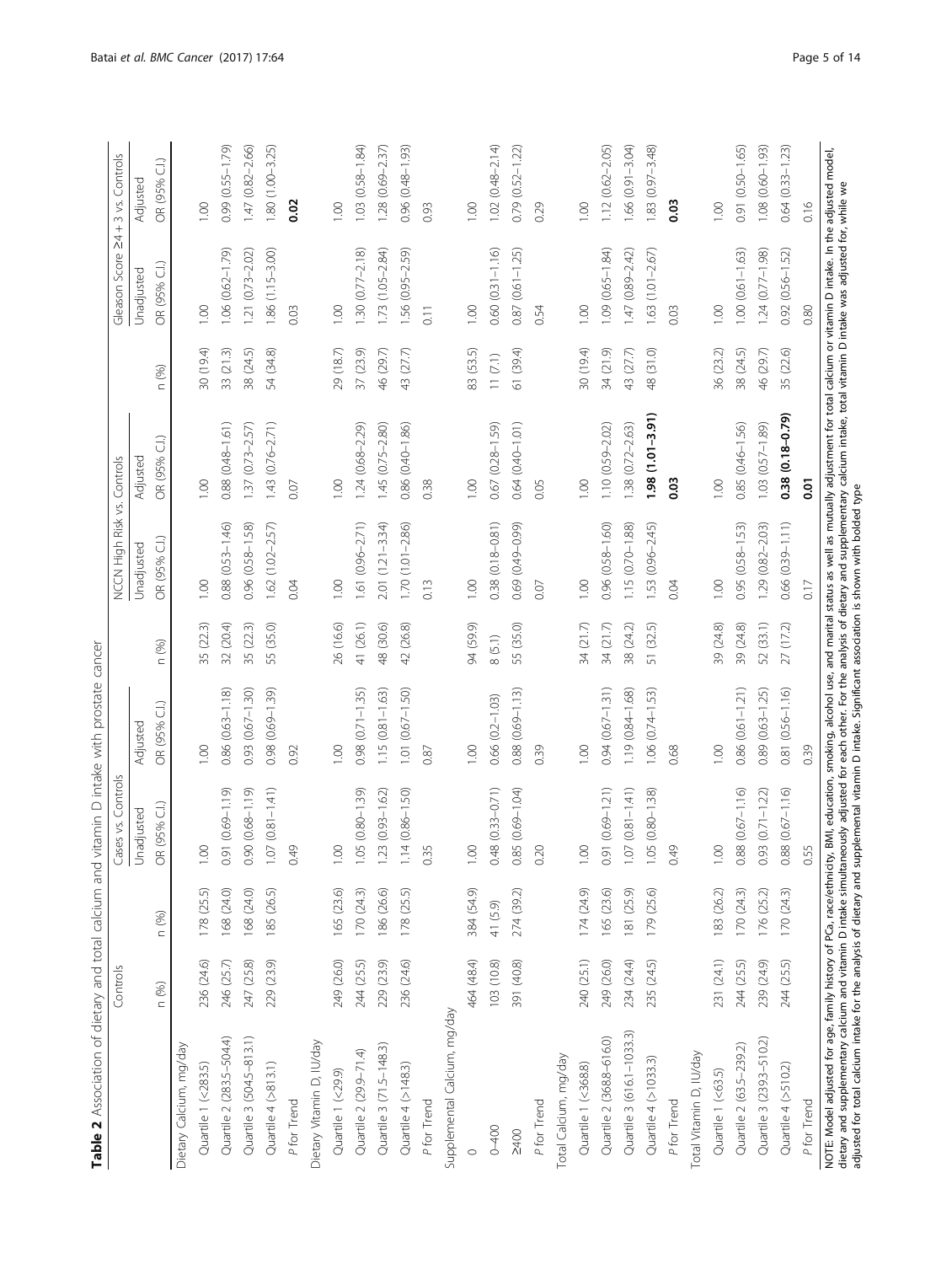(OR = 0.38, 95% C.I.: 0.18–0.79). The association was stronger after adjusting for potential confounders. Dietary vitamin D intake was significantly positively associated with high risk PCa in our crude model, but showed no association after adjusting for relevant variables, such as total calcium intake. Supplemental calcium and vitamin D intake were not independently associated with PCa. Because calcium and vitamin D intake were highly correlated and showed opposing directions of association, we investigated the interaction between calcium and vitamin D intake. This interaction was not statistically significant.

Because AA and EA patients exhibited very different demographic and dietary behavioral characteristics, we performed stratified analyses, and observed stronger associations in AAs than in EAs or in pooled dataset. In AAs, the highest quartile of total vitamin D intake was associated with 47% lower odds of PCa diagnosis (95% C.I.:0.30–0.94) (Table [3](#page-6-0)). Total vitamin D intake was strongly negatively associated with high risk PCa (OR<sub>Quartile 1 vs. Quartile 4</sub> = 0.06, 95% C.I.: 0.02–0.21) and high grade PCa (OR $_{\text{Quartile 1 vs. Quartile 4}}$  = 0.17, 95% C.I.: 0.06–0.54). High supplemental vitamin D intake was also associated with lower odds of high risk and high grade PCa (Additional file [2](#page-11-0): Table S2). Both dietary and total calcium intake were associated with high risk and high grade PCa, and high total calcium intake increased odds of high risk PCa (OR $_{\text{Quartile 1 vs. Quartile 4}}$  = 4.28, 95% C.I.: 1.70–10.80) and high grade (OR $_{\text{Quartile} \_1}$  vs. Quartile 4 = 3.42, 95% C.I.: 1.30–9.00). Conversely, we did not observe these relationships in EAs. Interestingly, although not statistically significant, the odds of high risk and high grade PCa for men who had high supplemental and total vitamin D were slightly increased. We tested interaction between calcium and vitamin D intake and race/ ethnicity among AA and EA study participants, and the interaction between total vitamin D and race/ethnicity was significant for high risk PCa ( $P_{\text{Interaction}}$  = 0.007), but not overall PCa risk or high grade PCa. The interaction between supplemental vitamin D intake and race/ethnicity was also statistically significant ( $P_{\text{Interaction}}$  = 0.03) for high risk PCa.

Next, we investigated if BMI modified the associations between calcium and vitamin D intake and PCa (Table [4](#page-7-0), Additional file [3:](#page-11-0) Table S3). We observed stronger relationships between calcium and vitamin D intake and PCa in leaner men (BMI <27.8  $\text{kg/m}^2$ ) compared to men with higher BMI (≥27.8 kg/m<sup>2</sup>). High total and dietary calcium intake increased the odds of high risk and high grade PCa in both groups, but the associations were significant only in the leaner group after adjustment. In the leaner group, high total calcium increased odds of diagnosis with high risk PCa (OR<sub>Quartile 1 vs. Quartile 4</sub> = 1.25, 95% C.I.: 1.25–9.42) and high grade PCa (OR $_{\text{Quartile 1 vs.}}$  $_{\text{Quartile}}$   $_4 = 2.69, 95\%$  C.I.: 1.02–7.11). Total and supplemental vitamin D intake showed strong inverse associations in the leaner group, but such effect was not observed in the high BMI group. In leaner men, high total vitamin D intake reduced odds of PCa diagnosis (ORQuartile 1 vs. Quartile 4 = 0.57, 95% C.I.: 0.33–0.97), high risk PCa (OR<sub>Quartile 1 vs. Quartile 4</sub> = 0.09, 95% C.I.: 0.02– 0.35), and high grade PCa (OR $_{\text{Ourtitle 1 vs. Quartile 4}}$  = 0.20, 95% C.I.: 0.07–70.60). The interaction between total calcium intake and BMI for high risk PCa was significant  $(P_{\text{Interaction}} = 0.05)$ , and the interaction between total vitamin D intake and BMI on high risk and high grade PCa was also statistically significant  $(P<sub>Interaction</sub> = 0.02$ and 0.04 for high risk and high grade PCa respectively). Supplemental calcium intake exhibited a negative association with PCa in the lower BMI group, but the association was not significant in the adjusted models. High supplemental calcium intake, on the other hand, was associated with high risk PCa in the high BMI group. The interaction was significant ( $P_{\text{Interaction}} = 0.007$ ).

We further stratified the study participants based on race/ethnicity to investigate if BMI differentially modified the associations between vitamin D and calcium intake and PCa in AAs and EAs. In AAs, total calcium and vitamin D intake were significantly associated with PCa in the leaner group, while the high BMI group showed no association (Additional file [4](#page-11-0): Table S4). On the other hand, EAs in the high BMI group showed a statistically significant positive linear trend of increasing PCa risk with total vitamin D intake ( $P_{\text{Trend}} = 0.03$ ). Interactions of BMI with total calcium and vitamin D intake were not significant in both races.

Finally, we evaluated the associations between the IOM daily intake recommendations for calcium and vitamin D with PCa diagnosis (Table [5\)](#page-8-0). A larger proportion of PCa cases consumed more than the EAR (≥800 mg/day) of total calcium intake than controls (39.7% and 35.0% respectively). Men who consumed total calcium intake above the EAR had increased odds of overall PCa, and men who consumed total calcium intake between 800 and 1000 mg/day had significantly increased odds of overall PCa (OR = 1.61, 95% C.I.: 1.12–2.29). Dietary and total calcium intake of more than the EAR was also significantly increased odds of high grade PCa ( $P_{\text{Trend}}$  < 0.05). Conversely, a larger proportion of controls consumed more than the RDA (≥600 IU/day) of vitamin D intake compared to PCa patients (21.2% and 16.5% respectively). Total vitamin D intake showed a statistically non-significant inverse association, and total vitamin D intake of more than the RDA showed a trend for significantly reduced PCa risk (OR = 0.74, 95% C.I.: 0.54–1.01). Having more than the RDA for total vitamin D also significantly reduced odds of high risk PCa (OR = 0.44, 95% C.I.: 0.23–0.84). In addition, men who take more than the RDA of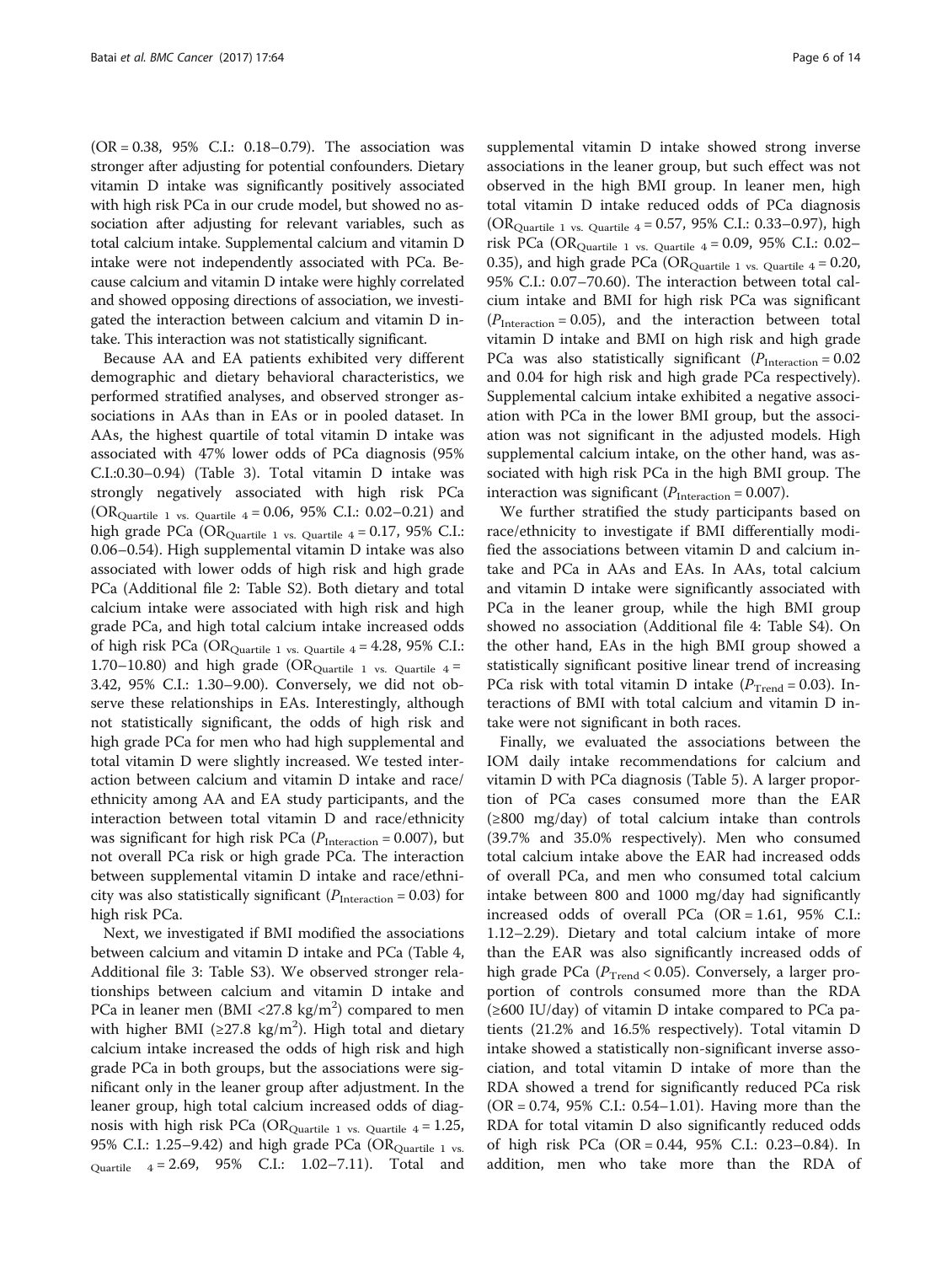<span id="page-6-0"></span>

| Table 3 Association of total calcium and vitamin D intake with prostate cancer in African Americans and European Americans                                                                                                               | Controls   |                     | Cases vs. Controls     |                          |           | High Risk vs.       | Controls                 |                  |                         | Gleason Score 24+3 vs. Controls |
|------------------------------------------------------------------------------------------------------------------------------------------------------------------------------------------------------------------------------------------|------------|---------------------|------------------------|--------------------------|-----------|---------------------|--------------------------|------------------|-------------------------|---------------------------------|
|                                                                                                                                                                                                                                          |            |                     | Unadjusted             | Adjusted                 |           | Unadjusted          | Adjusted                 |                  | Unadjusted              | Adjusted                        |
|                                                                                                                                                                                                                                          | n (%)      | n (%)               | OR (95% C.I.)          | $\widehat{d}$<br>OR (95% | n (%)     | OR (95% C.I.)       | $\widehat{d}$<br>OR (95% | (%)<br>$\subset$ | OR (95% C.I.)           | $\widehat{d}$<br>OR (95%        |
| Total Calcium, mg/day                                                                                                                                                                                                                    |            |                     |                        |                          |           |                     |                          |                  |                         |                                 |
| African Americans                                                                                                                                                                                                                        |            |                     |                        |                          |           |                     |                          |                  |                         |                                 |
| Quartile 1 (<368.8)                                                                                                                                                                                                                      | 143 (28.8) | 111 (28.4)          | 0.00                   | 1.00                     | 25 (23.8) | 1.00                | 001                      | 18(21.7)         | 00.1                    | 0.00                            |
| Quartile 2 (368.8-616.0)                                                                                                                                                                                                                 | 113 (22.7) | 90 (23.0)           | $1.03(0.71 - 1.49)$    | $0.94(0.61 - 1.58)$      | 21 (20.0) | $1.06(0.57 - 2.00)$ | 1.39 (0.63-3.09)         | 17 (20.5)        | 1.20 (0.59-2.42)        | $1.47(0.62 - 3.51)$             |
| Quartile 3 (616.1-1033.3)                                                                                                                                                                                                                | 123(24.7)  | 91 (23.3)           | $0.95(0.66 - 1.38)$    | $1.20(0.73 - 1.97)$      | 24 (22.9) | $1.12(0.61 - 2.05)$ | $1.88(0.81 - 4.37)$      | 23 (27.7)        | $1.49(0.77 - 2.88)$     | 2.32 (0.98-5.51)                |
| Quartile 4 (>1033.3)                                                                                                                                                                                                                     | 118(23.7)  | 99 (25.3)           | $1.08$ $(0.75 - 1.56)$ | 1.33 (0.78-2.26)         | 35 (33.3) | 1.70 (0.96-3.00)    | 4.28 (1.70-10.80)        | 25 (30.1)        | 1.68 (0.88-3.23)        | 3.42 (1.30-9.00)                |
| P for Trend                                                                                                                                                                                                                              |            |                     | 0.73                   | 0.28                     |           | 0.05                | 0.001                    |                  | 0.10                    | 0.01                            |
| European Americans                                                                                                                                                                                                                       |            |                     |                        |                          |           |                     |                          |                  |                         |                                 |
| Quartile 1 (<368.8)                                                                                                                                                                                                                      | 80 (21.2)  | 54 (22.3)           | 0.00                   | 1.00                     | 5(14.3)   | 1.00                | 1.00                     | 9(15.5)          | 1.00                    | 0.00                            |
| Quartile 2 (368.8-616.0)                                                                                                                                                                                                                 | 115 (30.4) | 60 (24.8)           | $0.77(0.49 - 1.23)$    | 0.84 (0.50-1.40)         | 10(28.6)  | 1.39 (0.46-4.23)    | 1.66 (0.50-5.52)         | 15 (25.9)        | $1.16(0.48 - 2.78)$     | $1.27(0.50 - 3.22)$             |
| Quartile 3 (616.1-1033.3)                                                                                                                                                                                                                | 87 (23.0)  | 72 (29.8)           | $1.23$ $(0.77 - 1.95)$ | $1.19(0.70 - 2.03)$      | 8 (22.9)  | $1.47(0.46 - 4.68)$ | 1.63 (0.43-6.18)         | 16 (27.6)        | $1.64(0.68 - 3.91)$     | $1.05(0.41 - 2.68)$             |
| Quartile 4 (>1033.3)                                                                                                                                                                                                                     | 96 (25.4)  | 56 (23.1)           | 0.86 (0.54-1.39)       | 0.81 (0.46-1.43)         | 12(34.3)  | 2.00 (0.68-5.92)    | $1.65(0.44 - 6.16)$      | 18 (31.0)        | $(0.71 - 3.91)$<br>1.67 | $(0.48 - 3.11)$<br>1.23         |
| P for Trend                                                                                                                                                                                                                              |            |                     | 0.98                   | 0.54                     |           | 0.20                | 0.88                     |                  | 0.18                    | 0.54                            |
| Calcium Intake x Race)<br>P for Interaction (Total                                                                                                                                                                                       |            |                     |                        | 0.70                     |           |                     | 0.99                     |                  |                         | 0.99                            |
| Total Vitamin D, IU/day                                                                                                                                                                                                                  |            |                     |                        |                          |           |                     |                          |                  |                         |                                 |
| African Americans                                                                                                                                                                                                                        |            |                     |                        |                          |           |                     |                          |                  |                         |                                 |
| Quartile 1 (<63.5)                                                                                                                                                                                                                       | 120(24.1)  | $\odot$<br>165 (23. | 1.00                   | 1.00                     | 29 (27.6) | 1.00                | 1.00                     | 23 (27.7)        | 1.00                    | 1.00                            |
| Quartile 2 (63.5-239.2)                                                                                                                                                                                                                  | 139 (28.0) | 170(24.3)           | $0.87(0.61 - 1.25)$    | $0.83(0.51 - 1.34)$      | 29 (27.6) | 0.86 (0.49-1.53)    | 0.57 (0.26-1.24)         | 22 (26.5)        | 0.83 (0.44-1.56)        | $0.54(0.24 - 1.25)$             |
| Quartile 3 (239.3-510.2)                                                                                                                                                                                                                 | 135 (27.2) | 186 (26.6)          | $0.80(0.56 - 1.15)$    | $0.74(0.45 - 1.21)$      | 37 (35.2) | 1.13 (0.66-1.96)    | 0.58 (0.26-1.27)         | 28 (33.7)        | 1.08 (0.59-1.98)        | $0.69(0.31 - 1.55)$             |
| Quartile 4 (>510.2)                                                                                                                                                                                                                      | 103 (20.7) | 5<br>178 (25.       | 0.71 (0.48-1.07)       | $0.53(0.30 - 0.94)$      | 10(9.5)   | 0.40 (0.19-0.86)    | $0.06(0.02 - 0.21)$      | 10 (12.0)        | $0.51 (0.23 - 1.11)$    | $0.17(0.06 - 0.54)$             |
| P for Trend                                                                                                                                                                                                                              |            |                     | 0.11                   | 0.03                     |           | 0.05                | $-0.001$                 |                  | 0.18                    | 0.008                           |
| European Americans                                                                                                                                                                                                                       |            |                     |                        |                          |           |                     |                          |                  |                         |                                 |
| Quartile 1 (<63.5)                                                                                                                                                                                                                       | 88 (23.3)  | 56 (23.1)           | 1.00                   | 1.00                     | 9(25.7)   | 0.00                | 0.00                     | 12(20.7)         | 1.00                    | 0.00                            |
| Quartile 2 (63.5-239.2)                                                                                                                                                                                                                  | 81 (21.4)  | 44 (18.2)           | $0.85(0.52 - 1.40)$    | 0.82 (0.47-1.44)         | 3(8.6)    | $0.36(0.10 - 1.38)$ | $0.24(0.05 - 1.11)$      | 11 (19.0)        | $1.00(0.42 - 2.38)$     | $0.72(0.27 - 1.93)$             |
| Quartile 3 (239.3-510.2)                                                                                                                                                                                                                 | 89 (23.5)  | 57 (23.6)           | $1.01(0.63 - 1.61)$    | $1.09(0.63 - 1.87)$      | 10 (28.6) | $1.10(0.43 - 2.83)$ | $1.08(0.34 - 3.44)$      | 14(24.1)         | $1.15(0.51 - 2.63)$     | $1.05(0.41 - 2.68)$             |
| Quartile 4 (>510.2)                                                                                                                                                                                                                      | 120(31.7)  | 85 (35.1            | $1.11(0.72 - 1.72)$    | $1.25(0.74 - 2.12)$      | 13(37.1)  | $1.06(0.43 - 2.59)$ | $1.32(0.40 - 4.33)$      | 21 (36.2)        | $1.28(0.60 - 2.75)$     | $1.23(0.48 - 3.11)$             |
| P for Trend                                                                                                                                                                                                                              |            |                     | 0.37                   | 0.14                     |           | 0.39                | 0.15                     |                  | 0:4                     | 0.36                            |
| P for Interaction (Total Vitamin D<br>Intake x Race)                                                                                                                                                                                     |            |                     |                        | 0.23                     |           |                     | 0.007                    |                  |                         | 0.14                            |
| NOTE: Model adjusted for age, family history of PCa, BMI, education, smoking, alcohol use, and marital status as well as mutually adjustment for total calcium or vitamin D intake. Significant association is shown with<br>bolded type |            |                     |                        |                          |           |                     |                          |                  |                         |                                 |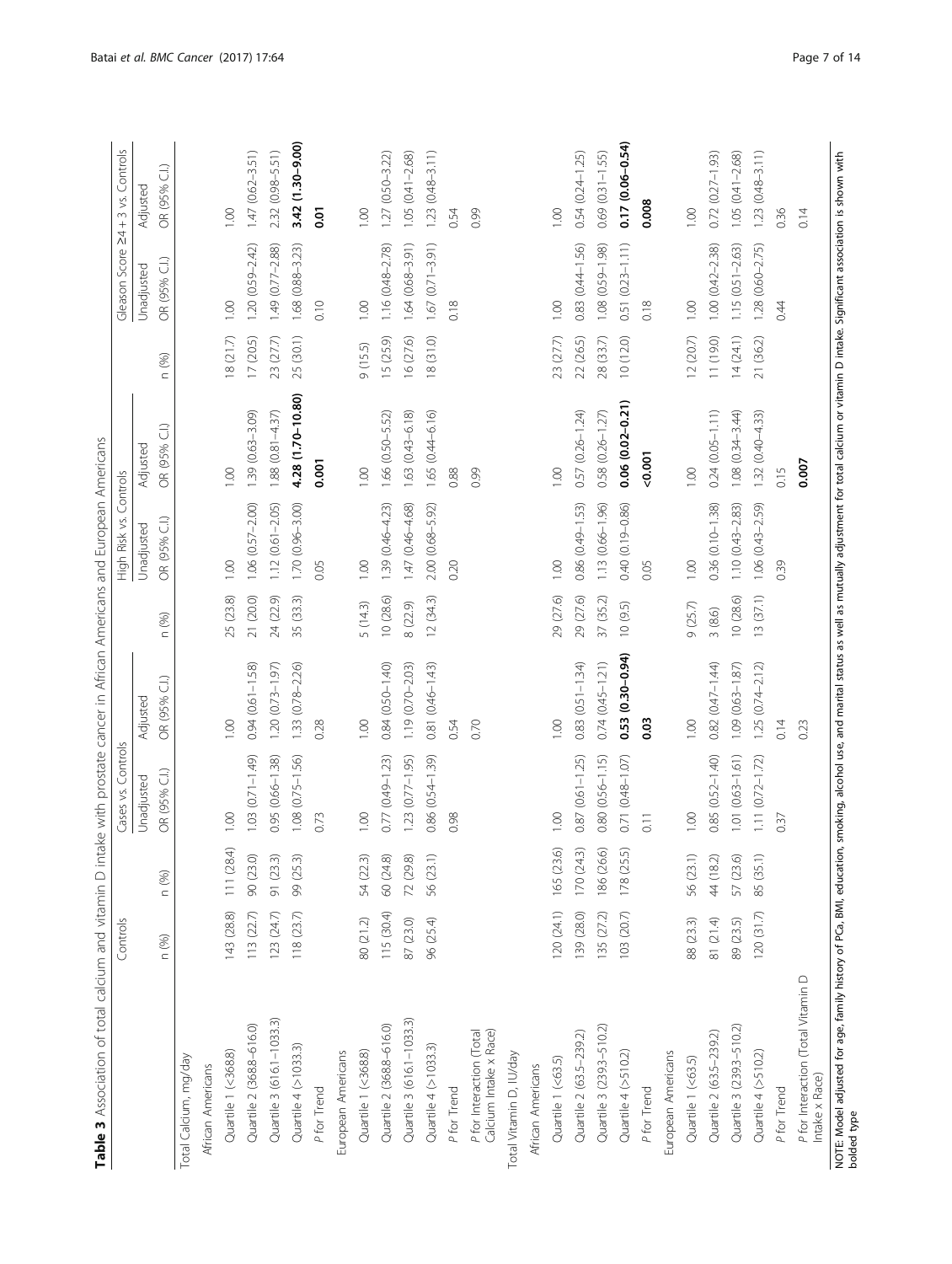<span id="page-7-0"></span>

|                                                                                                                                                                                                                                                     | Controls   |           | Cases vs. Controls                  |                        |                  | High Risk vs.       | Controls            |           | Gleason Score           | $24 + 3$ vs. Controls |
|-----------------------------------------------------------------------------------------------------------------------------------------------------------------------------------------------------------------------------------------------------|------------|-----------|-------------------------------------|------------------------|------------------|---------------------|---------------------|-----------|-------------------------|-----------------------|
|                                                                                                                                                                                                                                                     |            |           | Unadjusted                          | Adjusted               |                  | Unadjusted          | Adjusted            |           | Unadjusted              | Adjusted              |
|                                                                                                                                                                                                                                                     | n (%)      | n (%)     | OR (95% C.I.)                       | €<br>OR (95%           | (%)<br>$\subset$ | OR (95% C.I.)       | G)<br>OR (95%       | n (%)     | OR (95% C.I.)           | OR (95% C.I.)         |
| Total Calcium, mg/day                                                                                                                                                                                                                               |            |           |                                     |                        |                  |                     |                     |           |                         |                       |
| $BM < M$ edian (27.8)                                                                                                                                                                                                                               |            |           |                                     |                        |                  |                     |                     |           |                         |                       |
| Quartile 1 (<368.8)                                                                                                                                                                                                                                 | 93 (21.5)  | 90 (25.9) | 1.00                                | 1.00                   | 15 (18.8)        | 1.00                | 1.00                | 13(18.1)  | 1.00                    | 1.00                  |
| Quartile 2 (368.8-616.0)                                                                                                                                                                                                                            | 124(28.7)  | 73 (21.6) | 0.63 (0.42-0.94)                    | $0.76$ $(0.47 - 1.24)$ | 21 (26.3)        | $1.05(0.51 - 2.15)$ | $1.82(0.74 - 4.43)$ | 19 (26.4) | $1.10(0.52 - 2.33)$     | $1.46(0.60 - 3.54)$   |
| Quartile 3 (616.1-1033.3)                                                                                                                                                                                                                           | 110 (25.5) | 92 (26.4) | $0.86$ $(0.58 - 1.29)$              | 1.06 (0.64-1.75)       | 18 (22.5)        | $1.02(0.49 - 2.12)$ | $1.25(0.48 - 3.25)$ | 19 (26.4) | $1.24(0.58 - 2.64)$     | $1.57(0.64 - 3.90)$   |
| Quartile 4 (>1033.3)                                                                                                                                                                                                                                | 105(24.3)  | 91 (26.1) | $0.90(0.60 - 1.34)$                 | $1.13(0.67 - 1.92)$    | 26 (32.5)        | 1.54 (0.77-3.07)    | 3.43 (1.25-9.42)    | 21 (29.2) | 1.43 (0.68-3.02)        | 2.69 (1.02-7.11)      |
| P for Trend                                                                                                                                                                                                                                         |            |           | 0.80                                | 0.36                   |                  | 0.17                | 0.02                |           | 0.30                    | 0.045                 |
| BMI ≥ Median (27.8)                                                                                                                                                                                                                                 |            |           |                                     |                        |                  |                     |                     |           |                         |                       |
| Quartile 1 (<368.8)                                                                                                                                                                                                                                 | 127(27.2)  | 80 (24.0) | 1.00                                | 1.00                   | 17(24.3)         | 1.00                | 1.00                | 15 (19.5) | 1.00                    | 1.00                  |
| Quartile 2 (368.8-616.0)                                                                                                                                                                                                                            | 109 (23.3) | 85 (25.4) | $1.24(0.83 - 1.84)$                 | 1.18 (0.74-1.86)       | 11(15.7)         | $0.75(0.34 - 1.68)$ | $0.79(0.32 - 1.96)$ | 13 (16.9) | 1.01 (0.46-2.22)        | $1.02(0.44 - 2.41)$   |
| Quartile 3 (616.1-1033.3)                                                                                                                                                                                                                           | 112 (24.0) | 87 (26.0) | $(0.83 - 1.83)$<br>1.23             | 1.38 (0.85-2.23)       | 19 (27.1)        | 1.28 (0.63-2.56)    | $1.77(0.71 - 4.42)$ | 23 (29.9) | $(0.87 - 3.50)$<br>1.74 | 1.96 (0.85-4.53)      |
| Quartile 4 (>1033.3)                                                                                                                                                                                                                                | 119 (25.5) | 82 (24.6) | $(0.74 - 1.63)$<br>1.09             | $0.99(0.60 - 1.67)$    | 23 (32.9)        | 1.44 (0.74-2.84)    | 1.48 (0.56-3.91)    | 26 (33.8) | $(0.93 - 3.66)$<br>1.85 | $1.47(0.61 - 3.55)$   |
| P for Trend                                                                                                                                                                                                                                         |            |           | 0.81                                | 0.78                   |                  | 0.14                | 0.32                |           | 0.04                    | 0.32                  |
| P for Interaction (Total<br>Calcium Intake x BMI)                                                                                                                                                                                                   |            |           |                                     | 0.35                   |                  |                     | 0.05                |           |                         | 0.40                  |
| Total Vitamin D, IU/day                                                                                                                                                                                                                             |            |           |                                     |                        |                  |                     |                     |           |                         |                       |
| BM < Median (27.8)                                                                                                                                                                                                                                  |            |           |                                     |                        |                  |                     |                     |           |                         |                       |
| Quartile 1 (<63.5)                                                                                                                                                                                                                                  | 87 (20.1)  | 89 (25.6) | 0.00                                | 1.00                   | 18 (22.5)        | 1.00                | 001                 | 18 (25.0) | 1.00                    | 1.00                  |
| Quartile 2 (63.5-239.2)                                                                                                                                                                                                                             | 109 (25.2) | 90 (25.9) | 0.81 (0.54-1.21)                    | $0.85(0.52 - 1.41)$    | 20 (25.0)        | 0.89 (0.44-1.78)    | 0.86 (0.35-2.07)    | 18 (25.0) | $0.80(0.39 - 1.63)$     | $0.78(0.33 - 1.84)$   |
| Quartile 3 (239.3-510.2)                                                                                                                                                                                                                            | 106 (24.5) | 95 (27.3) | $0.88$ $(0.58 - 1.31)$              | 0.89 (0.54-1.48)       | 35 (43.8)        | 1.60 (0.85-3.01)    | $1.28(0.54 - 3.03)$ | 27 (37.5) | $1.23(0.64 - 2.38)$     | $1.06(0.46 - 2.43)$   |
| Quartile $4$ (>510.2)                                                                                                                                                                                                                               | 130 (30.1) | 74 (21.3) | 0.56 (0.37-0.84)                    | 0.57 (0.33-0.97)       | 7(8.8)           | 0.26 (0.10-0.65)    | $0.09(0.02 - 0.35)$ | 9(12.5)   | $(0.14 - 0.78)$<br>0.34 | $0.20(0.07 - 0.60)$   |
| P for Trend                                                                                                                                                                                                                                         |            |           | 0.009                               | 0.03                   |                  | 0.009               | 0.001               |           | 0.02                    | 0.004                 |
| BMI ≥ Median (27.8)                                                                                                                                                                                                                                 |            |           |                                     |                        |                  |                     |                     |           |                         |                       |
| Total Vitamin D, IU/day                                                                                                                                                                                                                             |            |           |                                     |                        |                  |                     |                     |           |                         |                       |
| Quartile 1 (<63.5)                                                                                                                                                                                                                                  | 125 (26.8) | 88 (26.3) | 1.00                                | 1.00                   | 18 (25.7)        | 1.00                | 1.00                | 15 (19.5) | 1.00                    | 1.00                  |
| Quartile 2 (63.5-239.2)                                                                                                                                                                                                                             | 115 (24.6) | 80 (24.0) | $0.99(0.67 - 1.47)$                 | $0.87(0.54 - 1.40)$    | 19(27.1)         | $1.15(0.57 - 2.29)$ | $0.82(0.33 - 2.02)$ | 20 (26.0) | $1.45(0.71 - 2.97)$     | $1.02(0.43 - 2.40)$   |
| Quartile 3 (239.3-510.2)                                                                                                                                                                                                                            | 117(25.1)  | 72 (21.6) | $(0.59 - 1.31)$<br>0.87             | 0.88 (0.54-1.42)       | 14(20.0)         | 0.83 (0.40-1.75)    | $0.73(0.29 - 1.84)$ | 16 (20.8) | $1.14(0.54 - 2.41)$     | $1.07(0.45 - 2.53)$   |
| Quartile $4$ (>510.2)                                                                                                                                                                                                                               | 110 (23.6) | 94 (28.1) | $(0.83 - 1.79)$<br>$\overline{121}$ | $1.16(0.71 - 1.90)$    | 19(27.1)         | 1.20 (0.60-2.40)    | $0.81(0.31 - 2.12)$ | 26 (33.8) | 1.97 (0.99-3.91)        | $1.37(0.57 - 3.28)$   |
| P for Trend                                                                                                                                                                                                                                         |            |           | 0.30                                | 0.34                   |                  | 0.75                | 0.78                |           | 0.08                    | 0.38                  |
| P for Interaction (Total Vitamin D<br>Intake x BMI)                                                                                                                                                                                                 |            |           |                                     | 0.12                   |                  |                     | 0.02                |           |                         | 0.04                  |
| NOTE: Model adjusted for age, family history of PCa, race/ethnicity, education, smoking, alcohol use, and marital status as well as mutually adjustment for total calcium or vitamin D intake. Significant association is<br>shown with bolded type |            |           |                                     |                        |                  |                     |                     |           |                         |                       |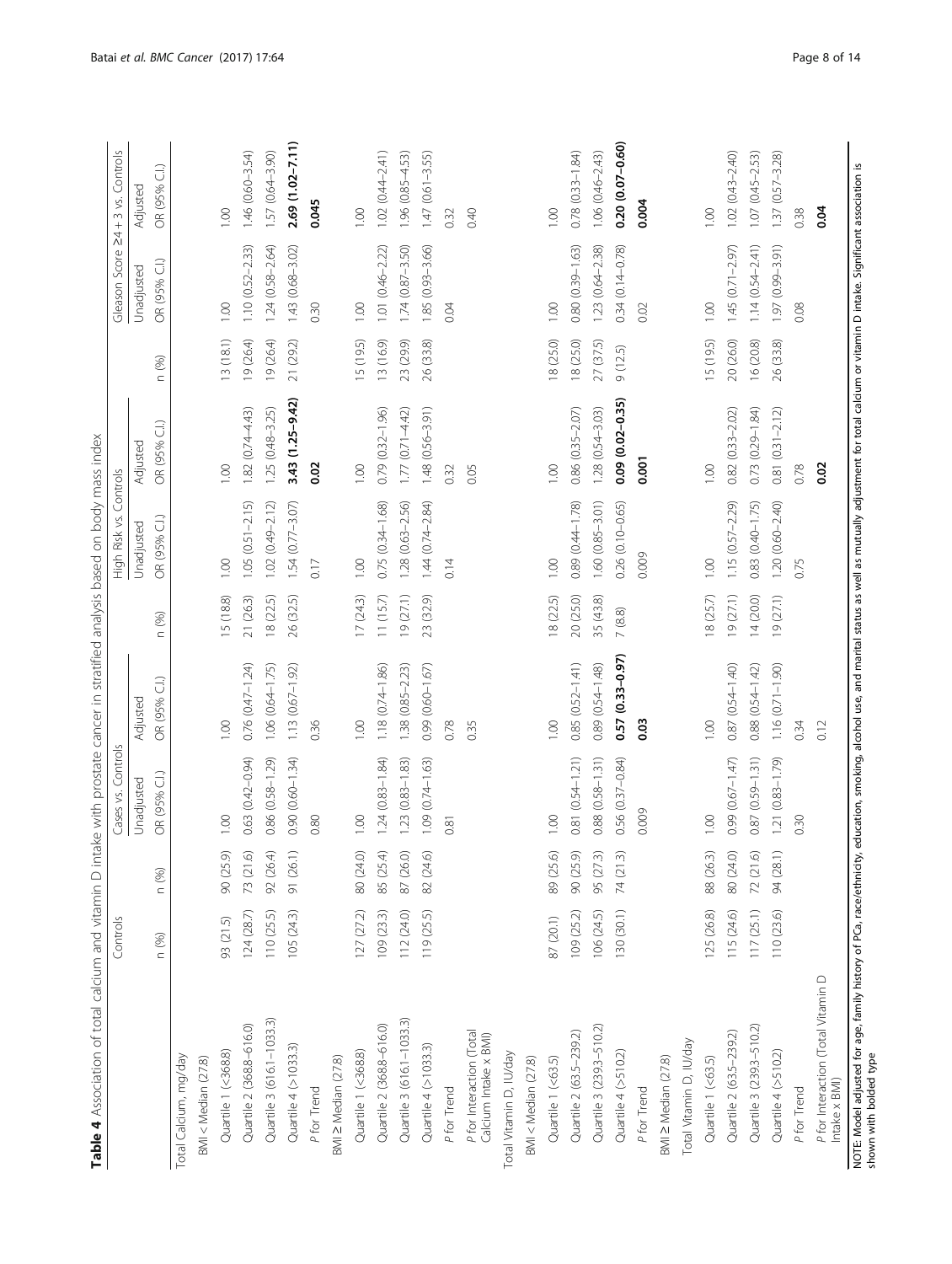<span id="page-8-0"></span>

| 1.00<br>0.03<br>1.00<br>0.10<br>1.00<br>0.14<br>1.00<br>1.00<br>0.32<br>$3.18(1.40 - 7.20)$<br>$1.53(0.91 - 2.59)$<br>1.50 (0.78-2.89)<br>$1.04(0.71 - 1.52)$<br>0.35 (0.17-0.70)<br>$1.64(0.95 - 2.83)$<br>$1.55(1.07 - 2.26)$<br>1.76 (1.15-2.67)<br>OR (95% C.I.)<br>Unadjusted<br>0.006<br>0.00<br>0.00<br>1.00<br>1.00<br>1.00<br>0.22<br>0.02<br>0.01<br>101(64.3)<br>148 (94.3)<br>145 (92.4)<br>102 (65.0)<br>85 (54.1)<br>19(12.1)<br>20 (12.7)<br>36 (22.9)<br>46 (29.3)<br>53 (33.8)<br>12 (7.6)<br>9 (5.7)<br>9 (5.7)<br>n (%)<br>$1.61(1.12 - 2.29)$<br>0.70 (0.50-0.98)<br>$1.04(0.72 - 1.51)$<br>$1.05(0.81 - 1.36)$<br>$1.13(0.83 - 1.55)$<br>$1.20(0.53 - 2.74)$<br>1.07 (0.66-1.74)<br>1.05 (0.80-1.38)<br>OR (95% C.I.)<br>Adjusted<br>1.00<br>0.74<br>1.00<br>1.00<br>1.00<br>1.00<br>0.66<br>0.79<br>0.08<br>1.11 (0.80-1.54)<br>1.19 (0.78-1.81)<br>$0.69$ $(0.51 - 0.94)$<br>1.60 (1.16-2.20)<br>$1.14(0.88 - 1.50)$<br>$1.22(0.62 - 2.42)$<br>$1.08$ $(0.86 - 1.35)$<br>$1.01 (0.87 - 1.37)$<br>OR (95% C.I.)<br>Unadjusted<br>1.00<br>0.55<br>1,00<br>0.56<br>1.00<br>1.00<br>1.00<br>0.42<br>0.03<br>0.02<br>683 (97.7)<br>422 (60.4)<br>508 (72.7)<br>118 (16.9)<br>425 (60.8)<br>199 (28.5)<br>185 (26.5)<br>656 (93.8)<br>73 (10.4)<br>75 (10.7)<br>92 (13.2)<br>16(2.3)<br>43 (6.2)<br>n (%)<br>Supplemental Vitamin D, IU/day<br>Supplemental Calcium, mg/day<br>940 (98.1)<br>145(15.1)<br>623 (65.0)<br>719 (75.1)<br>250 (26.1)<br>146 (15.2)<br>908 (94.8)<br>567 (59.2)<br>246 (25.7)<br>Dietary Vitamin D, IU/day<br>93 (9.7)<br>$(6.1)$ 81<br>Dietary Calcium, mg/day<br>50 (5.2)<br>85 (8.9)<br>Total Calcium, mg/day<br>n (%)<br>800-1000<br>800-1000<br>400-600<br>$\geq 10000$<br>$\geq 10000$<br>2400<br>> 800<br>>600<br>&800<br>&800<br><400<br>$<\!800$<br><400<br>$\Delta$<br>$\Delta$<br>$\Delta$<br>$\Delta$<br>$\Delta$ |      |      | 1.18 (0.62-2.26)<br>1.50 (0.88-1.55)<br>2.56 (0.84-7.85)<br>1.90 (0.81-4.47)<br>OR (95% C.I.)<br>Adjusted | 149 (96.1)<br>99 (63.9)<br>23 (14.8)<br>33 (21.3)<br>6(3.9)<br>n (%) | $1.64(1.07 - 2.53)$<br>1.80 (1.09-2.97)<br>OR (95% C.I.)<br>Unadjusted<br>0.009<br>0.00 | $1.82(1.03 - 3.20)$<br>OR (95% C.I.)<br>Adjusted<br>1.00 |
|---------------------------------------------------------------------------------------------------------------------------------------------------------------------------------------------------------------------------------------------------------------------------------------------------------------------------------------------------------------------------------------------------------------------------------------------------------------------------------------------------------------------------------------------------------------------------------------------------------------------------------------------------------------------------------------------------------------------------------------------------------------------------------------------------------------------------------------------------------------------------------------------------------------------------------------------------------------------------------------------------------------------------------------------------------------------------------------------------------------------------------------------------------------------------------------------------------------------------------------------------------------------------------------------------------------------------------------------------------------------------------------------------------------------------------------------------------------------------------------------------------------------------------------------------------------------------------------------------------------------------------------------------------------------------------------------------------------------------------------------------------------------------------------------------------------------------------------------------------------------------|------|------|-----------------------------------------------------------------------------------------------------------|----------------------------------------------------------------------|-----------------------------------------------------------------------------------------|----------------------------------------------------------|
|                                                                                                                                                                                                                                                                                                                                                                                                                                                                                                                                                                                                                                                                                                                                                                                                                                                                                                                                                                                                                                                                                                                                                                                                                                                                                                                                                                                                                                                                                                                                                                                                                                                                                                                                                                                                                                                                           |      |      |                                                                                                           |                                                                      |                                                                                         |                                                          |
|                                                                                                                                                                                                                                                                                                                                                                                                                                                                                                                                                                                                                                                                                                                                                                                                                                                                                                                                                                                                                                                                                                                                                                                                                                                                                                                                                                                                                                                                                                                                                                                                                                                                                                                                                                                                                                                                           |      |      |                                                                                                           |                                                                      |                                                                                         |                                                          |
|                                                                                                                                                                                                                                                                                                                                                                                                                                                                                                                                                                                                                                                                                                                                                                                                                                                                                                                                                                                                                                                                                                                                                                                                                                                                                                                                                                                                                                                                                                                                                                                                                                                                                                                                                                                                                                                                           |      |      |                                                                                                           |                                                                      |                                                                                         |                                                          |
|                                                                                                                                                                                                                                                                                                                                                                                                                                                                                                                                                                                                                                                                                                                                                                                                                                                                                                                                                                                                                                                                                                                                                                                                                                                                                                                                                                                                                                                                                                                                                                                                                                                                                                                                                                                                                                                                           |      |      |                                                                                                           |                                                                      |                                                                                         |                                                          |
|                                                                                                                                                                                                                                                                                                                                                                                                                                                                                                                                                                                                                                                                                                                                                                                                                                                                                                                                                                                                                                                                                                                                                                                                                                                                                                                                                                                                                                                                                                                                                                                                                                                                                                                                                                                                                                                                           |      |      |                                                                                                           |                                                                      |                                                                                         |                                                          |
|                                                                                                                                                                                                                                                                                                                                                                                                                                                                                                                                                                                                                                                                                                                                                                                                                                                                                                                                                                                                                                                                                                                                                                                                                                                                                                                                                                                                                                                                                                                                                                                                                                                                                                                                                                                                                                                                           |      |      |                                                                                                           |                                                                      |                                                                                         | $1.60(0.97 - 2.65)$                                      |
|                                                                                                                                                                                                                                                                                                                                                                                                                                                                                                                                                                                                                                                                                                                                                                                                                                                                                                                                                                                                                                                                                                                                                                                                                                                                                                                                                                                                                                                                                                                                                                                                                                                                                                                                                                                                                                                                           |      |      |                                                                                                           |                                                                      |                                                                                         | 0.04                                                     |
|                                                                                                                                                                                                                                                                                                                                                                                                                                                                                                                                                                                                                                                                                                                                                                                                                                                                                                                                                                                                                                                                                                                                                                                                                                                                                                                                                                                                                                                                                                                                                                                                                                                                                                                                                                                                                                                                           |      |      |                                                                                                           |                                                                      |                                                                                         |                                                          |
|                                                                                                                                                                                                                                                                                                                                                                                                                                                                                                                                                                                                                                                                                                                                                                                                                                                                                                                                                                                                                                                                                                                                                                                                                                                                                                                                                                                                                                                                                                                                                                                                                                                                                                                                                                                                                                                                           |      |      |                                                                                                           |                                                                      | 0.00                                                                                    | 1.00                                                     |
|                                                                                                                                                                                                                                                                                                                                                                                                                                                                                                                                                                                                                                                                                                                                                                                                                                                                                                                                                                                                                                                                                                                                                                                                                                                                                                                                                                                                                                                                                                                                                                                                                                                                                                                                                                                                                                                                           |      |      |                                                                                                           |                                                                      | 2.10 (0.82-5.38)                                                                        | $2.22(0.71 - 6.96)$                                      |
|                                                                                                                                                                                                                                                                                                                                                                                                                                                                                                                                                                                                                                                                                                                                                                                                                                                                                                                                                                                                                                                                                                                                                                                                                                                                                                                                                                                                                                                                                                                                                                                                                                                                                                                                                                                                                                                                           |      |      |                                                                                                           |                                                                      | 0.12                                                                                    | 0.17                                                     |
|                                                                                                                                                                                                                                                                                                                                                                                                                                                                                                                                                                                                                                                                                                                                                                                                                                                                                                                                                                                                                                                                                                                                                                                                                                                                                                                                                                                                                                                                                                                                                                                                                                                                                                                                                                                                                                                                           |      |      |                                                                                                           |                                                                      |                                                                                         |                                                          |
|                                                                                                                                                                                                                                                                                                                                                                                                                                                                                                                                                                                                                                                                                                                                                                                                                                                                                                                                                                                                                                                                                                                                                                                                                                                                                                                                                                                                                                                                                                                                                                                                                                                                                                                                                                                                                                                                           |      |      |                                                                                                           | 144 (92.9)                                                           | 1.00                                                                                    | 1.00                                                     |
|                                                                                                                                                                                                                                                                                                                                                                                                                                                                                                                                                                                                                                                                                                                                                                                                                                                                                                                                                                                                                                                                                                                                                                                                                                                                                                                                                                                                                                                                                                                                                                                                                                                                                                                                                                                                                                                                           |      |      |                                                                                                           | 11(7.1)                                                              | $1.39(0.71 - 2.73)$                                                                     | $1.46(0.67 - 3.21)$                                      |
|                                                                                                                                                                                                                                                                                                                                                                                                                                                                                                                                                                                                                                                                                                                                                                                                                                                                                                                                                                                                                                                                                                                                                                                                                                                                                                                                                                                                                                                                                                                                                                                                                                                                                                                                                                                                                                                                           |      |      |                                                                                                           |                                                                      | 0.34                                                                                    | 0.35                                                     |
|                                                                                                                                                                                                                                                                                                                                                                                                                                                                                                                                                                                                                                                                                                                                                                                                                                                                                                                                                                                                                                                                                                                                                                                                                                                                                                                                                                                                                                                                                                                                                                                                                                                                                                                                                                                                                                                                           |      |      |                                                                                                           |                                                                      |                                                                                         |                                                          |
|                                                                                                                                                                                                                                                                                                                                                                                                                                                                                                                                                                                                                                                                                                                                                                                                                                                                                                                                                                                                                                                                                                                                                                                                                                                                                                                                                                                                                                                                                                                                                                                                                                                                                                                                                                                                                                                                           |      |      |                                                                                                           | 94 (60.6)                                                            | 1.00                                                                                    | 1.00                                                     |
|                                                                                                                                                                                                                                                                                                                                                                                                                                                                                                                                                                                                                                                                                                                                                                                                                                                                                                                                                                                                                                                                                                                                                                                                                                                                                                                                                                                                                                                                                                                                                                                                                                                                                                                                                                                                                                                                           |      |      | 0.94 (0.59-1.49)                                                                                          | 47 (30.3)                                                            | $1.15(0.79 - 1.69)$                                                                     | $1.06(0.69 - 1.64)$                                      |
|                                                                                                                                                                                                                                                                                                                                                                                                                                                                                                                                                                                                                                                                                                                                                                                                                                                                                                                                                                                                                                                                                                                                                                                                                                                                                                                                                                                                                                                                                                                                                                                                                                                                                                                                                                                                                                                                           |      |      | 0.35 (0.16-0.77)                                                                                          | 14(9.0)                                                              | $0.58$ $(0.32 - 1.05)$                                                                  | 0.47 (0.25-0.90)                                         |
|                                                                                                                                                                                                                                                                                                                                                                                                                                                                                                                                                                                                                                                                                                                                                                                                                                                                                                                                                                                                                                                                                                                                                                                                                                                                                                                                                                                                                                                                                                                                                                                                                                                                                                                                                                                                                                                                           |      |      |                                                                                                           |                                                                      | $\overline{0.11}$                                                                       | 0.047                                                    |
|                                                                                                                                                                                                                                                                                                                                                                                                                                                                                                                                                                                                                                                                                                                                                                                                                                                                                                                                                                                                                                                                                                                                                                                                                                                                                                                                                                                                                                                                                                                                                                                                                                                                                                                                                                                                                                                                           |      |      |                                                                                                           |                                                                      |                                                                                         |                                                          |
|                                                                                                                                                                                                                                                                                                                                                                                                                                                                                                                                                                                                                                                                                                                                                                                                                                                                                                                                                                                                                                                                                                                                                                                                                                                                                                                                                                                                                                                                                                                                                                                                                                                                                                                                                                                                                                                                           |      |      |                                                                                                           | 81 (52.3)                                                            | 00.1                                                                                    | 1.00                                                     |
|                                                                                                                                                                                                                                                                                                                                                                                                                                                                                                                                                                                                                                                                                                                                                                                                                                                                                                                                                                                                                                                                                                                                                                                                                                                                                                                                                                                                                                                                                                                                                                                                                                                                                                                                                                                                                                                                           |      |      | $1.55(0.82 - 2.95)$                                                                                       | 24 (15.5)                                                            | $2.17(1.31 - 3.61)$                                                                     | 2.26 (1.30-3.95)                                         |
|                                                                                                                                                                                                                                                                                                                                                                                                                                                                                                                                                                                                                                                                                                                                                                                                                                                                                                                                                                                                                                                                                                                                                                                                                                                                                                                                                                                                                                                                                                                                                                                                                                                                                                                                                                                                                                                                           |      |      | 1.48 (0.91-2.40)                                                                                          | 50 (32.3)                                                            | 1.54 (1.05-2.25)                                                                        | $1.54(0.98 - 2.43)$                                      |
|                                                                                                                                                                                                                                                                                                                                                                                                                                                                                                                                                                                                                                                                                                                                                                                                                                                                                                                                                                                                                                                                                                                                                                                                                                                                                                                                                                                                                                                                                                                                                                                                                                                                                                                                                                                                                                                                           | 0.03 | 0.02 | 0.18                                                                                                      |                                                                      | 0.004                                                                                   | 0.009                                                    |
| Total Vitamin D, IU/day                                                                                                                                                                                                                                                                                                                                                                                                                                                                                                                                                                                                                                                                                                                                                                                                                                                                                                                                                                                                                                                                                                                                                                                                                                                                                                                                                                                                                                                                                                                                                                                                                                                                                                                                                                                                                                                   |      |      |                                                                                                           |                                                                      |                                                                                         |                                                          |
| 0.00<br>0.00<br>93 (59.2)<br>0.00<br>0.00<br>406 (58.1)<br>545 (56.9)<br><400                                                                                                                                                                                                                                                                                                                                                                                                                                                                                                                                                                                                                                                                                                                                                                                                                                                                                                                                                                                                                                                                                                                                                                                                                                                                                                                                                                                                                                                                                                                                                                                                                                                                                                                                                                                             |      |      |                                                                                                           | 87 (56.1)                                                            | 0.00                                                                                    | 0.00                                                     |
| 1.28 (0.87-1.89)<br>46 (29.3)<br>$1.11(0.85 - 1.46)$<br>$1.14(0.90 - 1.44)$<br>178 (25.5)<br>210 (21.9)<br>400-600                                                                                                                                                                                                                                                                                                                                                                                                                                                                                                                                                                                                                                                                                                                                                                                                                                                                                                                                                                                                                                                                                                                                                                                                                                                                                                                                                                                                                                                                                                                                                                                                                                                                                                                                                        |      |      | $1.14(0.71 - 1.83)$                                                                                       | 42 (27.1)                                                            | $1.25(0.84 - 1.87)$                                                                     | $1.24(0.80 - 1.95)$                                      |
| $0.52(0.31 - 0.88)$<br>18(11.5)<br>$0.74(0.54 - 1.01)$<br>0.76 (0.59-0.99)<br>115 (16.5)<br>203 (21.2)<br>$\geq 600$                                                                                                                                                                                                                                                                                                                                                                                                                                                                                                                                                                                                                                                                                                                                                                                                                                                                                                                                                                                                                                                                                                                                                                                                                                                                                                                                                                                                                                                                                                                                                                                                                                                                                                                                                      |      |      | $0.44(0.23 - 0.84)$                                                                                       | 26 (16.8)                                                            | 0.80 (0.50-1.28)                                                                        | $0.60(0.35 - 1.05)$                                      |
| 0.02<br>0.009<br>0.06<br>0.03<br>$\Delta$                                                                                                                                                                                                                                                                                                                                                                                                                                                                                                                                                                                                                                                                                                                                                                                                                                                                                                                                                                                                                                                                                                                                                                                                                                                                                                                                                                                                                                                                                                                                                                                                                                                                                                                                                                                                                                 |      |      |                                                                                                           |                                                                      | 0.25                                                                                    | 0.06                                                     |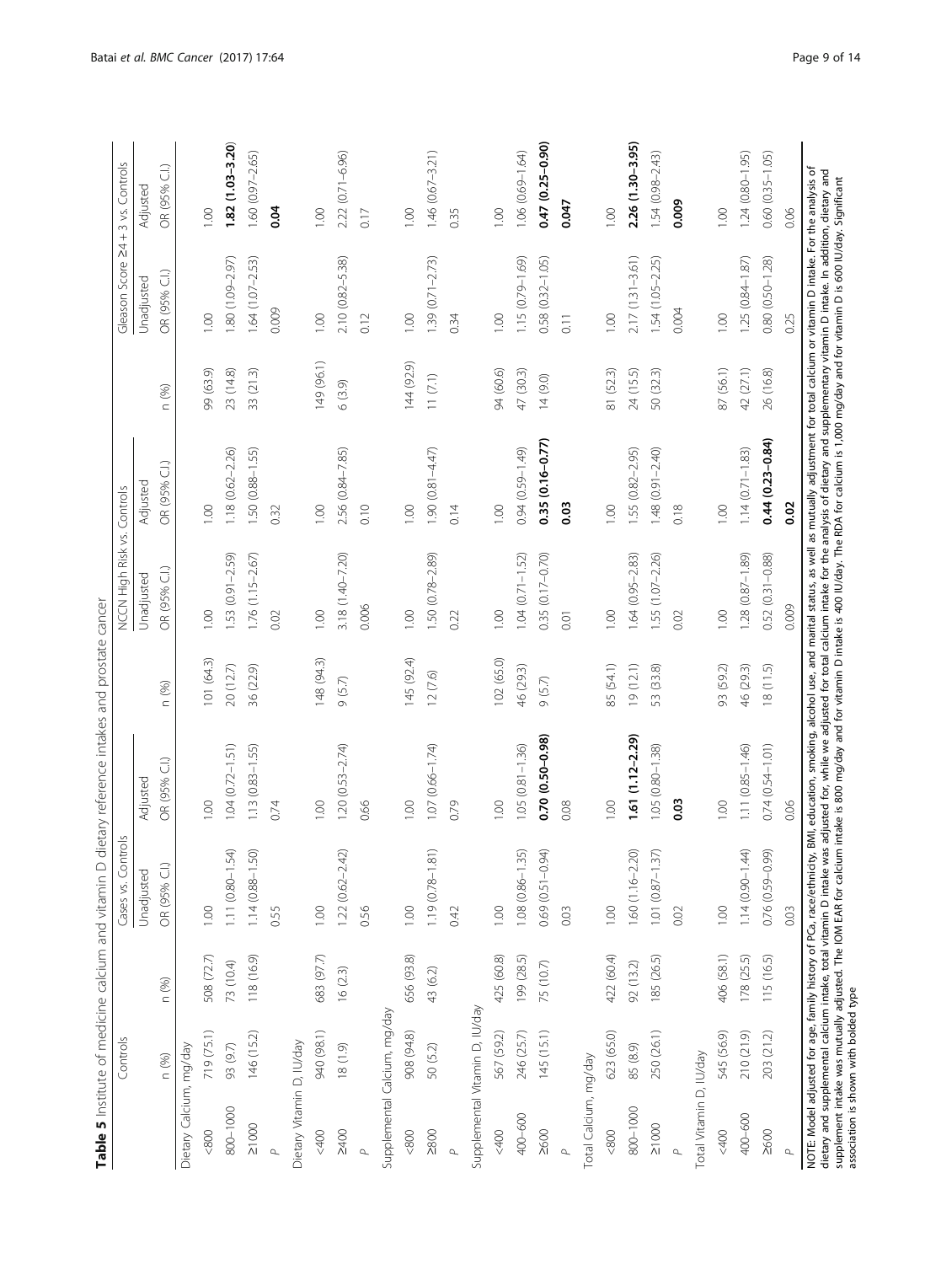supplemental vitamin D had significantly reduced odds of overall PCa as well as high risk and high grade PCa.

When the study participants were stratified based on race, total calcium intake above the EAR increased odds of overall PCa and aggressive PCa in both AAs and EAs. Total calcium intake between 800 and 1000 mg/day was significantly associated with increased odds of overall PCa in EAs and high grade PCa in AAs (Additional file [5:](#page-11-0) Table S5). Vitamin D intake above the RDA was negatively associated with overall PCa risk, and high risk and high grade PCa in AAs, but not in EAs. In AAs, the proportion of cases diagnosed with NCCN high risk PCa increases with total calcium intake in AAs (Fig. 1a), while the proportion of cases diagnosed with NCCN high risk PCa was lower among AA patients with vitamin D intake of more than the RDA and it was similar to that of EA patients (Fig. 1b). We did not observe such patterns in EAs, however.

## Discussion

In previous epidemiologic studies conducted mainly in European descent populations, the relationships between calcium and vitamin D intake and PCa were unclear. In this study of PCa in a multiethnic population, we evaluated this relationship, and found positive associations with high calcium intake and inverse relationships with high vitamin D intake. Men with high calcium intake were more likely to be diagnosed with NCCN high risk and high grade PCa, while men with high vitamin D intake were less likely to be diagnosed with high risk PCa. We also observed that the associations between calcium and vitamin D intake and PCa were modified by race/ ethnicity and BMI. The relationships between high calcium and vitamin D intake with PCa were stronger in AAs and men with low BMI. Vitamin D intake above the RDA was associated with reduced odds of PCa in

AAs, while calcium intake above the EAR was related to increased odds of PCa in AAs as well as EAs.

Recently, the World Cancer Research Fund International concluded that evidence linking high calcium intake to PCa risk is limited [\[23](#page-12-0)], but the results of the current work are consistent with many other studies that demonstrated that high calcium intake increases risk of PCa [\[3, 5, 6](#page-11-0), [13\]](#page-12-0) as well as reports showing associations between high serum calcium levels and increasing PCa risk and risk of fatal PCa [[24, 25](#page-12-0)]. Epidemiologic evidence also does not provide definitive support for an inverse association between vitamin D and PCa [[26](#page-12-0)–[28](#page-12-0)], and other studies that explored the relationship between vitamin D intake and PCa did not find significant associations [[5, 7](#page-11-0)]. However, previously, we demonstrated that serum vitamin D levels were associated with prostate biopsy outcome and adverse pathology after undergoing radical prostatectomy in our study group [[18](#page-12-0), [29\]](#page-12-0), and this is the first study to demonstrate significant association between vitamin D intake and PCa. Compared to other work, our study has the advantage of including a large number of AA participants and men living in a low ultraviolet radiation environment who were vitamin D deficient [[14, 15\]](#page-12-0).

The primary hypothesis regarding how calcium may increase PCa risk is related to the interaction of calcium and 1,25-dihydroxyvitamin D3  $[1,25(OH),D]$ , the active form of vitamin D [\[11](#page-12-0)]. Production of  $1,25(OH)_{2}D$  in the kidney is regulated by parathyroid hormone (PTH) in response to low serum calcium concentrations, and high serum calcium concentrations lowers  $1,25(OH)_{2}D$ concentrations [\[30](#page-12-0)]. Because  $1,25(OH)_{2}D$  has been shown to inhibit growth of PCa cells [\[31](#page-12-0)], suppression of its production at the cellular level by high levels of calcium would likely abrogate anti-carcinogenic effects. Alternatively, high consumption of dairy products, a major

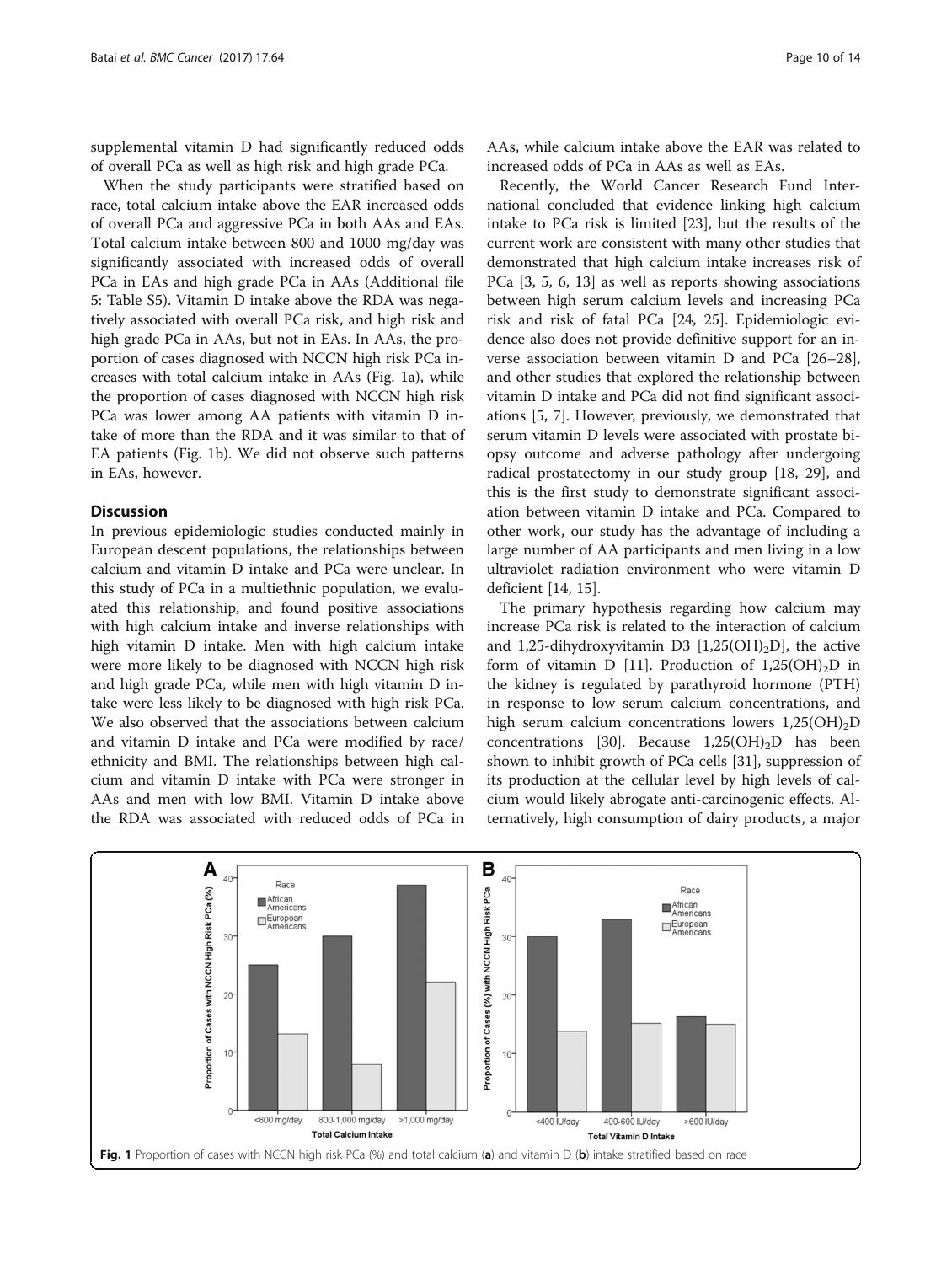source of dietary calcium in the U.S., increases concentration of insulin-like-growth factor I (IGF-I) in serum [[32\]](#page-12-0). IGF-I is involved in cell proliferation, differentiation, and apoptosis, and high circulating IGF-I levels may increase PCa risk [\[33](#page-12-0)].

We observed significant associations in AAs for calcium and vitamin D intake, but not in EAs, and significant interactions between race/ethnicity and supplemental calcium and vitamin D intake were observed. Non-significant associations in EAs could be due to small size for EAs. However, uncontrolled factors and residual confounding or measurement method may have affected our analyses. While our study participants had similar calcium and vitamin D intake as other studies conducted in the U.S. [[16, 34](#page-12-0)], including a study among veterans in Chicago [[35\]](#page-12-0), other studies report higher calcium intake [[13](#page-12-0), [36, 37\]](#page-12-0). The AA and EA study participants also exhibited different socioeconomic and behavioral characteristics. Low-income individuals are less likely to meet dietary guidelines, and adherence to dietary recommendations is lower in AAs [[38](#page-12-0)]. Studies also show that AAs prefer different foods than EAs [[39](#page-12-0)], and dairy consumption is lower in AAs than other ethnic groups [[40](#page-12-0), [41](#page-12-0)]. Along with low dietary supplement usage, these factors partly contributed to lower calcium and vitamin D intake in our study participants. PTH concentrations in serum are also different between AAs and EAs. AAs generally have higher PTH concentrations, and PTH concentrations vary with BMI categories [\[35](#page-12-0), [42\]](#page-12-0). In addition, there are differences in genetic variations that affect calcium and vitamin D metabolism and signaling [\[13, 14\]](#page-12-0).

We showed that BMI potentially modifies associations between calcium and vitamin D intake and PCa. Modifying effects of BMI on calcium and PCa have been previously reported. Singapore Chinese men with  $BMI < 22.9$  kg/m<sup>2</sup> (median) who had high calcium consumption had a significantly increased PCa risk, but no such association was ob-served in men with BMI ≥ 22.9 kg/m<sup>2</sup> [\[43\]](#page-12-0). Although obesity is recognized as an important risk factor for PCa [[23](#page-12-0)] and BMI predicts serum vitamin D concentrations [[15](#page-12-0), [17](#page-12-0)], modifying effects of BMI on the relationship between vitamin D and PCa have not been well explored. In our study, high vitamin D consumption had beneficial effects only in the leaner group. Because vitamin D is fat soluble and stored in adipose tissue, high BMI individuals may have reduced levels of bioavailable vitamin D [[44\]](#page-12-0), illustrating the importance of weight management in PCa prevention.

There are several limitations in this study. First, recall bias can significantly affect associations between dietary intake and disease outcomes in a case-control study [[45\]](#page-12-0). In order to avoid recall bias, we recruited patients before they underwent prostate biopsy, so at the time of recruitment, the patients did not know whether they had

PCa or not. Secondly, we used data from cross-sectional studies, so the causal relationship between dietary intake and PCa could not be assessed. Third, the uncontrolled factors that were not captured in this work may also have affected the association between calcium and vitamin D intake and PCa. Behavioral and socioeconomic factors that potentially affect PCa diagnosis were also associated with dietary intake, and results from unadjusted model were different from fully-adjusted models. Additionally adjusting for uncontrolled factors may attenuate the associations. For example, many patients were diagnosed with PCa after undergoing prostate biopsy due to elevated PSA levels. Health conscious men who have high calcium and vitamin D intake may be more likely to have regular PSA testing. These PSA screened patients usually have low risk and low grade PCa. In our study, however, high calcium intake was associated with high risk PCa, and high vitamin D consumption reduced odds of high risk and high grade PCa. In addition, although this study is one of the largest studies aiming to understand the role of calcium and vitamin D intake in AAs, the sample size of this study may have been insufficient, especially for high risk and high grade PCa patients and study participants who consumed more than recommended amount of calcium and vitamin D. As a result, we may have observed different associations between unadjusted and adjusted models and spuriously inflated associations in our stratified analysis. Moreover, other minority groups were underrepresented in our study. Results from this study may not be generalizable to other racial/ethnic groups that have very different dietary patterns from our study populations. The effect of calcium and vitamin D intake should be further investigated including more study participants from diverse racial/ethnic backgrounds. Finally, we evaluated association of dietary intake rather than serum vitamin D levels because vitamin D intake is strongly correlated with serum vitamin D levels [\[14](#page-12-0)–[17\]](#page-12-0). The relationship between serum vitamin D concentrations and PCa will be explored further in our future studies.

Calcium and vitamin D are important nutrients, and they may have preventive effects against many health conditions [[46\]](#page-12-0). Although toxicity from high vitamin D supplementation may be low [[47\]](#page-12-0), high calcium intake is associated with increased PCa risk as well as risk of cardiovascular disease [\[48\]](#page-12-0) and kidney stones [[49\]](#page-12-0). High calcium consumption might be harmful and for PCa prevention, high dose calcium supplementation and fortification should be avoided, especially among AA men. The U.S. Preventive Service Task Force (USPSTF) and the U.S. National Institute of Health (NIH) concluded that evidence is currently insufficient to recommend vitamin D supplementation for prevention of cancer for general population [[50,](#page-12-0) [51\]](#page-13-0). For AAs, however, vitamin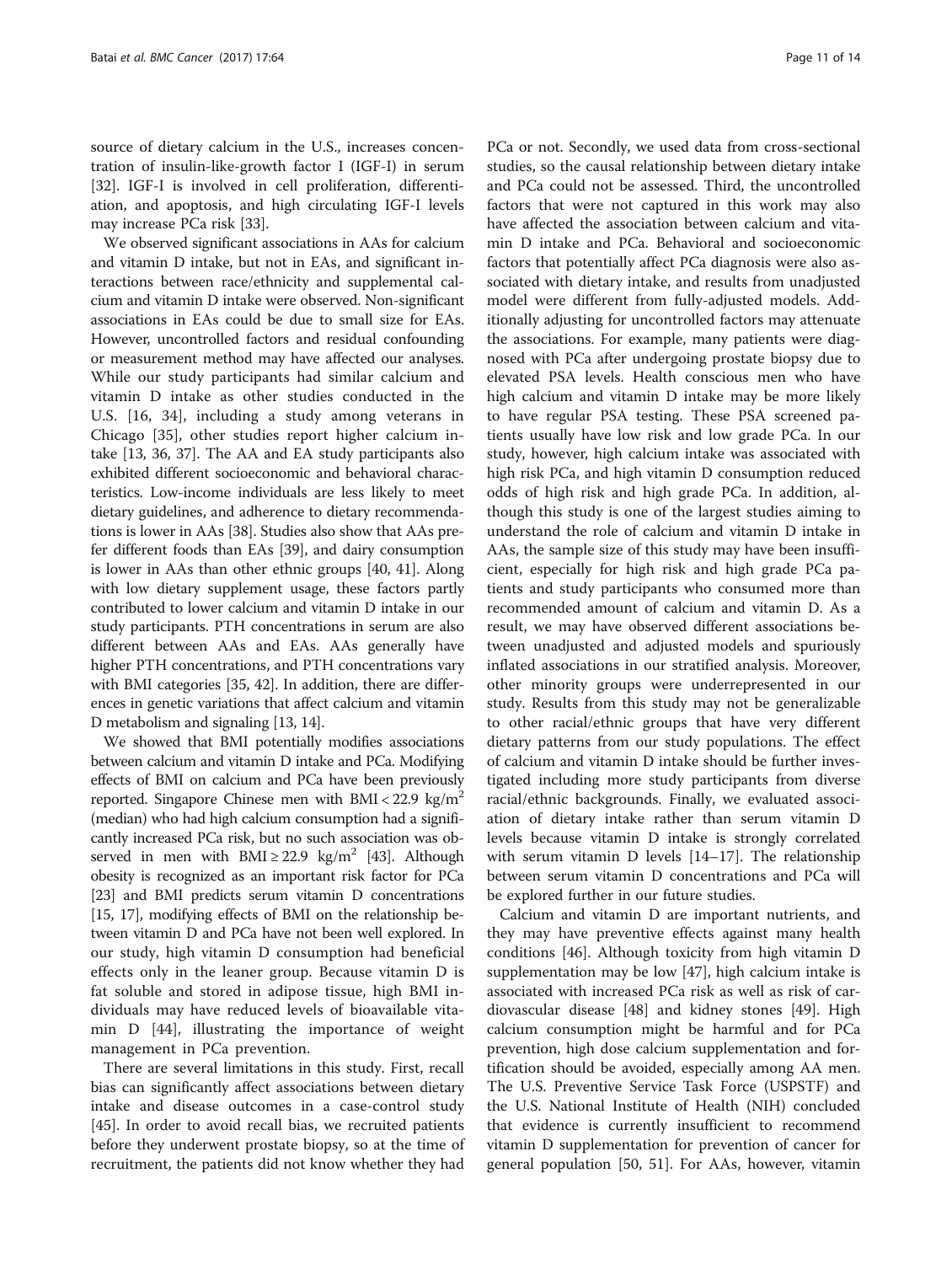<span id="page-11-0"></span>D intake above the IOM RDA through vitamin D supplementation without calcium might be beneficial for prevention of aggressive PCa. A large majority of AAs in our study did not have adequate amount of vitamin D intake and more than half of them were vitamin D deficient [\[14, 15\]](#page-12-0). Vitamin D supplementation trials have shown that vitamin D supplementation improves PCa clinical characteristics by reducing number of positive cores at repeat biopsy in active surveillance patients and post radical prostatectomy PSA levels [\[52, 53\]](#page-13-0).

## Conclusions

In summary, we showed that high calcium intake is associated with increased risk of aggressive PCa, while high vitamin D intake was inversely associated. We observed stronger effect estimates for calcium and vitamin D intake on PCa in AAs and men with low BMI. The findings from this study may help develop better PCa prevention and management plans. While a large scale trial among AAs who are at higher risk for PCa is necessary, higher vitamin D intake above the IOM RDA using supplementation or fortification and avoidance of high calcium intake, may reduce the rates of aggressive PCa diagnosis in AAs.

## Additional files

[Additional file 1: Table S1.](dx.doi.org/10.1186/s12885-017-3060-8) African American and European American Study Subjects' Characteristics. (PDF 389 kb)

[Additional file 2: Table S2.](dx.doi.org/10.1186/s12885-017-3060-8) Association of Dietary Calcium and Vitamin D Intake with Prostate Cancer in African Americans and European Americans. (PDF 278 kb)

[Additional file 3: Table S3.](dx.doi.org/10.1186/s12885-017-3060-8) Association of Dietary Calcium and Vitamin D Intake with Prostate Cancer in Stratified Analysis Based on Body Mass Index. (PDF 279 kb)

[Additional file 4: Table S4.](dx.doi.org/10.1186/s12885-017-3060-8) Association of Total Calcium and Vitamin D Intake with Prostate Cancer in Stratified Analysis Based on Body Mass Index in African Americans and European Americans. (PDF 263 kb)

[Additional file 5: Table S5.](dx.doi.org/10.1186/s12885-017-3060-8) Institute of Medicine (IOM) Calcium and Vitamin D Dietary Reference Intakes and Prostate Cancer Stratified Based on Race. (PDF 262 kb)

#### Abbreviations

1,25(OH)D: 1,25-dihydroxyvitamin D3; AA: African Americans; BMI: Body mass index; EA: European Americans; EAR: Estimated average requirement; FFQ: Food frequency questionnaire; IGF-I: Insulin-like-Growth Factor I; IOM: Institute of medicine; IU: International unit; NCCN: National Comprehensive Cancer Network; NHANES: National Health and Nutrition Examination Survey; NIH: National Institute of Health; PCa: Prostate cancer; PSA: Prostate specific antigen; PTH: Parathyroid hormone; RDA: Recommended dietary allowance; USPSTF: U.S. Preventive Service Task Force

#### Acknowledgement

We thank the men from Chicago, IL and Washington, D.C. who participated in this study. The authors would also like to thank the urologists and clinic staff at all the participating sites.

### Funding

This work was supported by grants from the National Institutes of Health (1R01MD007105-01), the US Department of Defense (W81XWH-10-1-0532), and the Veterans Health Administration (1IK2 CX000926-01).

#### Availability of data and materials

The data presented in the paper is not publically available.

#### Authors' contribution

KB and RAK contributed to conception and design. KB, ABM, and RAK developed methodology. ABM, ES, MR, JN, MAD, CMPH, CA, and RAK contributed to acquisition of data (acquired and managed patients, provided facilities, etc.). KB, ABM, ETJ, and RAK were responsible for data analysis, interpretation of data, and drafting of the manuscript. All authors read and approved the final manuscript.

#### Competing interests

The authors declare that they have no competing interests.

#### Consent for publication

Not applicable.

#### Ethics approval and consent to participate

The research protocol was approved by the Institutional Review Board of the University of Illinois at Chicago, and all study participants gave written informed consent at the time of enrollment.

### Author details

<sup>1</sup> Division of Urology, Department of Surgery, The University of Arizona College of Medicine, University of Arizona Cancer Center, 1515 N. Campbell Ave, P.O. Box 245024, Tucson, AZ 85724, USA. <sup>2</sup>Department of Urology, Feinberg School of Medicine, Northwestern University, 303 E. Chicago Ave, Chicago, IL 60611, USA. <sup>3</sup>Department of Medicine, University of Illinois at Chicago, 840 South Wood Street, Suite 1020 N (MC 787), Chicago, IL 60612, USA. <sup>4</sup> Center for Clinical and Translational Science, University of Illinois at Chicago, 914 S Wood Street (MC 595), Chicago, IL 60612, USA. <sup>5</sup>Division of Epidemiology and Biostatistics, Mel and Enid Zuckerman College of Public Health, University of Arizona, 1295 N. Martin Ave, PO Box 245210, Tucson, AZ 85724, USA. <sup>6</sup>Division of Urology, Cook County Health and Hospitals System, 1900 W. Polk Ave., Suite 465, Chicago, IL 60612, USA. <sup>7</sup>Carney Hospital-Steward Health System, 2100 Dorchester Avenue, Dorchester, MA 02124, USA.

# Received: 16 August 2016 Accepted: 12 January 2017

#### References

- 1. Siegel RL, Miller KD, Jemal A. Cancer statistics, 2015. CA Cancer J Clin. 2015; 65(1):5–29.
- 2. Kushi LH, Doyle C, McCullough M, Rock CL, Demark-Wahnefried W, Bandera EV, Gapstur S, Patel AV, Andrews K, Gansler T, et al. American Cancer Society guidelines on nutrition and physical activity for cancer prevention. CA Cancer J Clin. 2012;62(1):30–67.
- 3. Chan JM, Stampfer MJ, Ma J, Gann PH, Gaziano JM, Giovannucci EL. Dairy products, calcium, and prostate cancer risk in the Physicians' Health Study. Am J Clin Nutr. 2001;74(4):549–54.
- 4. Feldman D, Krishnan AV, Swami S, Giovannucci E, Feldman BJ. The role of vitamin D in reducing cancer risk and progression. Nat Rev Cancer. 2014; 14(5):342–57.
- 5. Ahn J, Albanes D, Peters U, Schatzkin A, Lim U, Freedman M, Chatterjee N, Andriole GL, Leitzmann MF, Hayes RB. Dairy products, calcium intake, and risk of prostate cancer in the Prostate, Lung, Colorectal, and Ovarian Cancer Screening Trial. Cancer Epidemiol Biomarkers Prev. 2007;16(12):2623–30.
- 6. Aune D, Navarro Rosenblatt DA, Chan DS, Vieira AR, Vieira R, Greenwood DC, Vatten LJ, Norat T. Dairy products, calcium, and prostate cancer risk: a systematic review and meta-analysis of cohort studies. Am J Clin Nutr. 2015; 101(1):87–117.
- 7. Park S-Y, Murphy SP, Wilkens LR, Stram DO, Henderson BE, Kolonel LN. Calcium, vitamin D, and dairy product intake and prostate cancer risk: the Multiethnic Cohort Study. Am J Epidemiol. 2007;166(11):1259–69.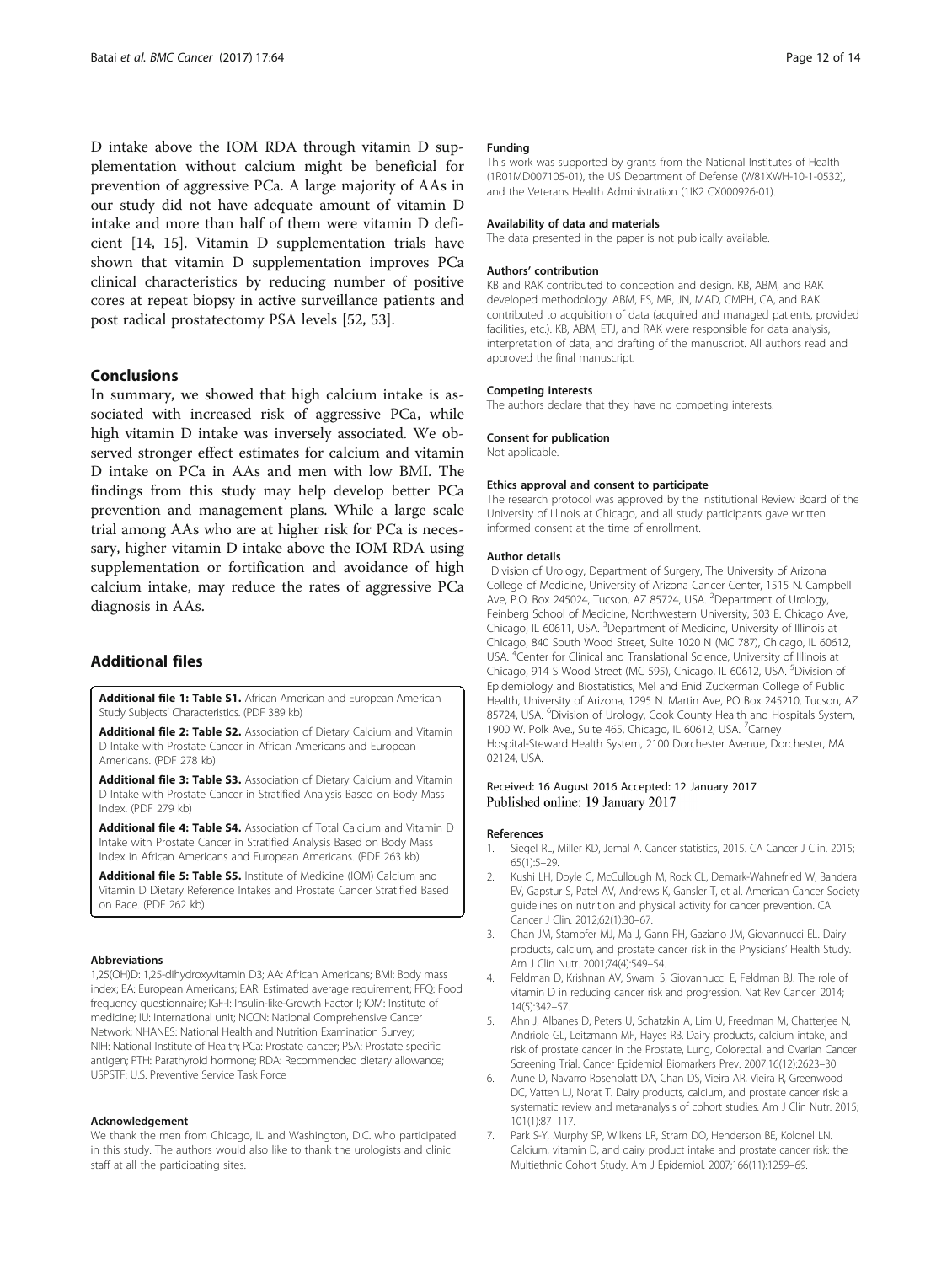- <span id="page-12-0"></span>8. Park Y, Mitrou PN, Kipnis V, Hollenbeck A, Schatzkin A, Leitzmann MF. Calcium, dairy foods, and risk of incident and fatal prostate cancer: the NIH-AARP diet and health study. Am J Epidemiol. 2007;166(11):1270–9.
- Song Y, Chavarro JE, Cao Y, Qiu W, Mucci L, Sesso HD, Stampfer MJ, Giovannucci E, Pollak M, Liu S, et al. Whole milk intake ss associated with prostate cancer-specific mortality among U.S. male physicians. J Nutr. 2013; 143(2):189–96.
- 10. Koh KA, Sesso HD, Paffenbarger RS, Lee IM. Dairy products, calcium and prostate cancer risk. Br J Cancer. 2006;95(11):1582–5.
- 11. Rodriguez C, McCullough ML, Mondul AM, Jacobs EJ, Fakhrabadi-Shokoohi D, Giovannucci EL, Thun MJ, Calle EE. Calcium, dairy products, and risk of prostate cancer in a prospective cohort of United States men. Cancer Epidemiol Biomarkers Prev. 2003;12(7):597–603.
- 12. Giovannucci E, Liu Y, Stampfer MJ, Willett WC. A prospective study of calcium intake and incident and fatal prostate cancer. Cancer Epidemiol Biomarkers Prev. 2006;15(2):203–10.
- 13. Rowland GW, Schwartz GG, John EM, Ingles SA. Protective effects of low calcium intake and low calcium absorption vitamin D receptor genotype in the California Collaborative Prostate Cancer Study. Cancer Epidemiol Biomarkers Prev. 2013;22(1):16–24.
- 14. Batai K, Murphy A, Shah E, Ruden M, Newsome J, Agate S, Dixon M, Chen H, Deane L, Hollowell CP, et al. Common vitamin D pathway gene variants reveal contrasting effects on serum vitamin D levels in African Americans and European Americans. Hum Genet. 2014;133(11):1395–405.
- 15. Murphy AB, Kelley B, Nyame YA, Martin IK, Smith DJ, Castaneda L, Zagaja GJ, Hollowell CMP, Kittles RA. Predictors of serum vitamin D levels in African American and European American men in Chicago. Am J Mens Health. 2012;6:420–6.
- 16. Jacobs ET, Alberts DS, Foote JA, Green SB, Hollis BW, Yu Z, Martínez ME. Vitamin D insufficiency in southern Arizona. Am J Clin Nutr. 2008;87(3):608–13.
- 17. Shea MK, Houston DK, Tooze JA, Davis CC, Johnson MA, Hausman DB, Cauley JA, Bauer DC, Tylavsky F, Harris TB, et al. Correlates and prevalence of insufficient 25-hydroxyvitamin D status in black and white older adults: the health, aging and body composition study. J Am Geriatr Soc. 2011;59(7): 1165–74.
- 18. Nyame YA, Murphy AB, Bowen DK, Jordan G, Batai K, Dixon M, Hollowell CMP, Kielb S, Meeks JJ, Gann PH, et al. Associations between serum vitamin D and adverse pathology in men undergoing radical prostatectomy. J Clin Oncol. 2016;34(12):1345–9.
- 19. Robbins CM, Hooker S, Kittles RA, Carpten JD. EphB2 SNPs and sporadic prostate cancer risk in African American men. PLoS ONE. 2011;6(5):e19494.
- 20. Mohler JL, Kantoff PW, Armstrong AJ, Bahnson RR, Cohen M, D'Amico AV, Eastham JA, Enke CA, Farrington TA, Higano CS, et al. Prostate cancer, version 2.2014. J Natl Compr Canc Netw. 2014;12(5):686–718.
- 21. Coates RJ, William Eley J, Block G, Gunter EW, Sowell AL, Grossman C, Greenberg RS. An evaluation of a food frequency questionnaire for assessing dietary intake of specific carotenoids and vitamin E among lowincome Black women. Am J of Epidemiol. 1991;134(6):658–71.
- 22. Institute of Medicine. Dietary reference intakes for calcium and vitamin D. Washington, DC: National Academy Press; 2011.
- 23. World Cancer Research Fund International/American Institute for Cancer Research. Continuous update project report: diet, nutrition, physical acitivity, and prostate cancer. London: WCRF International; 2014.
- 24. Brändstedt J, Almquist M, Manjer J, Malm J. Vitamin D, PTH, and calcium and the risk of prostate cancer: a prospective nested case–control study. Cancer Causes Control. 2012;23(8):1377–85.
- 25. Schwartz GG, Skinner HG. A prospective study of total and ionized serum calcium and time to fatal prostate cancer. Cancer Epidemiol Biomarkers Prev. 2012;21(10):1768–73.
- 26. Albanes D, Mondul AM, Yu K, Parisi D, Horst RL, Virtamo J, Weinstein SJ. Serum 25-hydroxy vitamin D and prostate cancer risk in a large nested case–control study. Cancer Epidemiol Biomarkers Prev. 2011;20(9):1850–60.
- 27. Gilbert R, Metcalfe C, Fraser WD, Donovan J, Hamdy F, Neal DE, Lane JA, Martin RM. Associations of circulating 25-hydroxyvitamin D with prostate cancer diagnosis, stage and grade. Int J Cancer. 2012;131(5): 1187–96.
- 28. Shui IM, Mondul AM, Lindström S, Tsilidis KK, Travis RC, Gerke T, Albanes D, Mucci LA, Giovannucci E, Kraft P, et al. Circulating vitamin D, vitamin D– related genetic variation, and risk of fatal prostate cancer in the National Cancer Institute Breast and Prostate Cancer Cohort Consortium. Cancer. 2015;121(12):1949–56.
- 29. Murphy AB, Nyame Y, Martin IK, Catalona WJ, Hollowell CMP, Nadler RB, Kozlowski JM, Perry KT, Kajdacsy-Balla A, Kittles R. Vitamin D deficiency predicts prostate biopsy outcomes. Clin Cancer Res. 2014;20:2289–99.
- 30. Holick MF. Vitamin D deficiency. N Engl J Med. 2007;357:266–81.
- 31. Barreto AM, Schwartz GG, Woodruff R, Cramer SD. 25-Hydroxyvitamin D3, the prohormone of 1,25-dihydroxyvitamin D3, inhibits the proliferation of primary prostatic epithelial cells. Cancer Epidemiol Biomarkers Prev. 2000; 9(3):265–70.
- 32. Qin L-Q, He K, Xu J-Y. Milk consumption and circulating insulin-like growth factor-I level: a systematic literature review. Int J Food Sci Nutr. 2009;60(s7): 330–40.
- 33. Roddam AW, Allen NE, Appleby P, Key TJ, Ferrucci L, Carter HB, Metter EJ, Chen C, Weiss NS, Fitzpatrick A, et al. Insulin-like growth factors, their binding proteins, and prostate cancer risk: analysis of individual patient data from 12 prospective studies. Ann Intern Med. 2008;149(7):461–71.
- 34. Egan K, Signorello L, Munro H, Hargreaves M, Hollis B, Blot W. Vitamin D insufficiency among African-Americans in the southeastern United States: implications for cancer disparities (United States). Cancer Causes Control. 2008;19(5):527–35.
- 35. Benjamin A, Moriakova A, Akhter N, Rao D, Xie H, Kukreja S, Barengolts E. Determinants of 25-hydroxyvitamin D levels in African-American and Caucasian male veterans. Osteoporos Int. 2009;20(10):1795–803.
- 36. Kristal AR, Cohen JH, Qu P, Stanford JL. Associations of energy, fat, calcium, and vitamin D with prostate cancer risk. Cancer Epidemiol Biomarkers Prev. 2002;11(8):719–25.
- 37. Tseng M, Breslow RA, Graubard BI, Ziegler RG. Dairy, calcium, and vitamin D intakes and prostate cancer risk in the National Health and Nutrition Examination Epidemiologic Follow-up Study cohort. Am J Clin Nutr. 2005; 81(5):1147–54.
- 38. Kirkpatrick SI, Dodd KW, Reedy J, Krebs-Smith SM. Income and race/ethnicity are associated with adherence to food-based dietary guidance among US adults and children. J Acad Nutr Diet. 2012;112(5):624–35. e626.
- 39. Bovell-Benjamin A, Dawkins N, Pace R, Shikany JM. Dietary consumption practice and cancer risk in African Americans in the rural South. J Health Care Poor Underserved. 2010;21:57–75.
- 40. Hiza HAB, Casavale KO, Guenther PM, Davis CA. Diet quality of Americans differs by age, sex, race/ethnicity, income, and education level. J Acad Nutr Diet. 2013;113(2):297–306.
- 41. Savoca MR, Arcury TA, Leng X, Bell RA, Chen H, Anderson A, Kohrman T, Quandt SA. The diet quality of rural older adults in the South as measured by healthy eating index-2005 varies by ethnicity. J Am Diet Assoc. 2009; 109(12):2063–7.
- 42. Yanoff LB, Parikh SJ, Spitalnik A, Denkinger B, Sebring NG, Slaughter P, McHugh T, Remaley AT, Yanovski JA. The prevalence of hypovitaminosis D and secondary hyperparathyroidism in obese Black Americans. Clin Endocrinol. 2006;64(5):523–9.
- 43. Butler LM, Wong AS, Koh W-P, Wang R, Yuan J-M, Yu MC. Calcium intake increases risk of prostate cancer among Singapore Chinese. Cancer Res. 2010;70(12):4941–8.
- 44. Wortsman J, Matsuoka LY, Chen TC, Lu Z, Holick MF. Decreased bioavailability of vitamin D in obesity. Am J Clin Nutr. 2000;72(3):690–3.
- 45. Byers T. Food frequency dietary assessment: how bad is good enough? Am J Epidemiol. 2001;154(12):1087–8.
- 46. Rejnmark L, Avenell A, Masud T, Anderson F, Meyer HE, Sanders KM, Salovaara K, Cooper C, Smith HE, Jacobs ET, et al. Vitamin D with calcium reduces mortality: patient level pooled analysis of 70,528 patients from eight major vitamin D trials. J Clin Endocrinol Metab. 2012;97(8):2670–81.
- 47. Vogiatzi MG, Jacobson-Dickman E, DeBoer MD. Vitamin D supplementation and risk of toxicity in pediatrics: a review of current literature. J Clin Endocrinol Metab. 2014;99(4):1132–41.
- 48. Xiao Q, Murphy RA, Houston DK, Harris TB, Chow W, Park Y. Dietary and supplemental calcium intake and cardiovascular disease mortality: the National Institutes of Health–AARP diet and health study. JAMA Intern Med. 2013;173(8):639–46.
- 49. Wallace RB, Wactawski-Wende J, O'Sullivan MJ, Larson JC, Cochrane B, Gass M, Masaki K. Urinary tract stone occurrence in the Women's Health Initiative (WHI) randomized clinical trial of calcium and vitamin D supplements. Am J Clin Nutr. 2011;94(1):270–7.
- 50. Moyer VA. Vitamin, mineral, and multivitamin supplements for the primary prevention of cardiovascular disease and cancer: U.S. Preventive Services Task Force recommendation statement. Ann Intern Med. 2014;8(160):558–64.